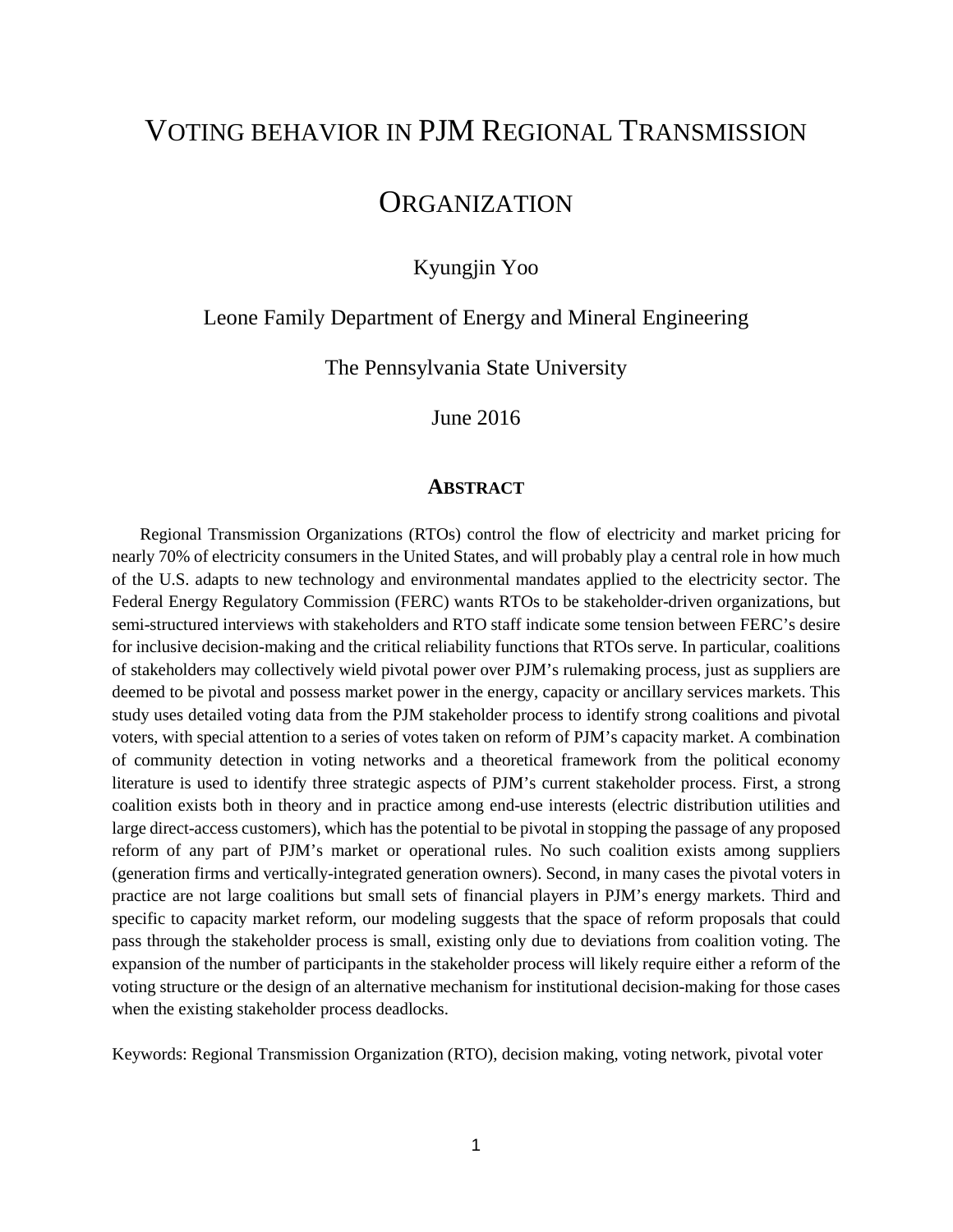# 1 INTRODUCTION

Regional transmission organizations (RTOs) has been playing central role after electricity restructuring in the United States. They are independent electric grid operators ensuring reliable power resources and non-discriminatory access to transmission lines [4]. Since RTOs control two-thirds of the U.S. electricity, their substantial influence over people as well as the industry cannot be ignored. Indeed, RTOs are responsible not only for operating the grid and tariff/pricing system design but also for adapting to new technologies especially in terms of environmental mandates. Clearly, RTOs' decision would affect stakeholders in numerous aspects and thus, all RTOs shall have stakeholder process. Hence, Federal Energy Regulatory Commission (FERC) wants RTOs to be stakeholder-driven organizations to better reflect stakeholders' opinion in their decision making process. However, semi-structured interviews with stakeholders and RTO staff suggest some conflicts between FERC's ambition to have inclusive decision making process within RTOs and PJM's need to carry out its most critical missions. They perceive that although the process usually works, it start to deadlock more frequently than before. In particular, in PJM, a series of proposals related to the capacity market completely failed to pass through PJM stakeholder process because of convoluted interests of market participants. As a result, a special decision mechanism was employed by introducing a new committee. This implies that with current structure of stakeholder process, it was impossible to reach an agreement.

While the decisions that RTOs make have implications for industry, society and the environment, their decision processes have not been broadly studied. In 1997, Paul L. Joskow [5] raised issues concerning governance of independent system operator (ISO) from the representativeness of board of directors of ISO to voting rules within the system. At the end of his argument, Joskow warned that if the policies governing the ISOs move forward fast without any agreement on indicated questions, its performance would be deteriorated in the future. Also, Dworkin and Goldwasser [3] pointed out *"the complicated, technical, and expensive structure of stakeholder process"* leads failure in representing *public interest* which would provide reliable system through efficient and competitive markets. They highlighted a lack of accountability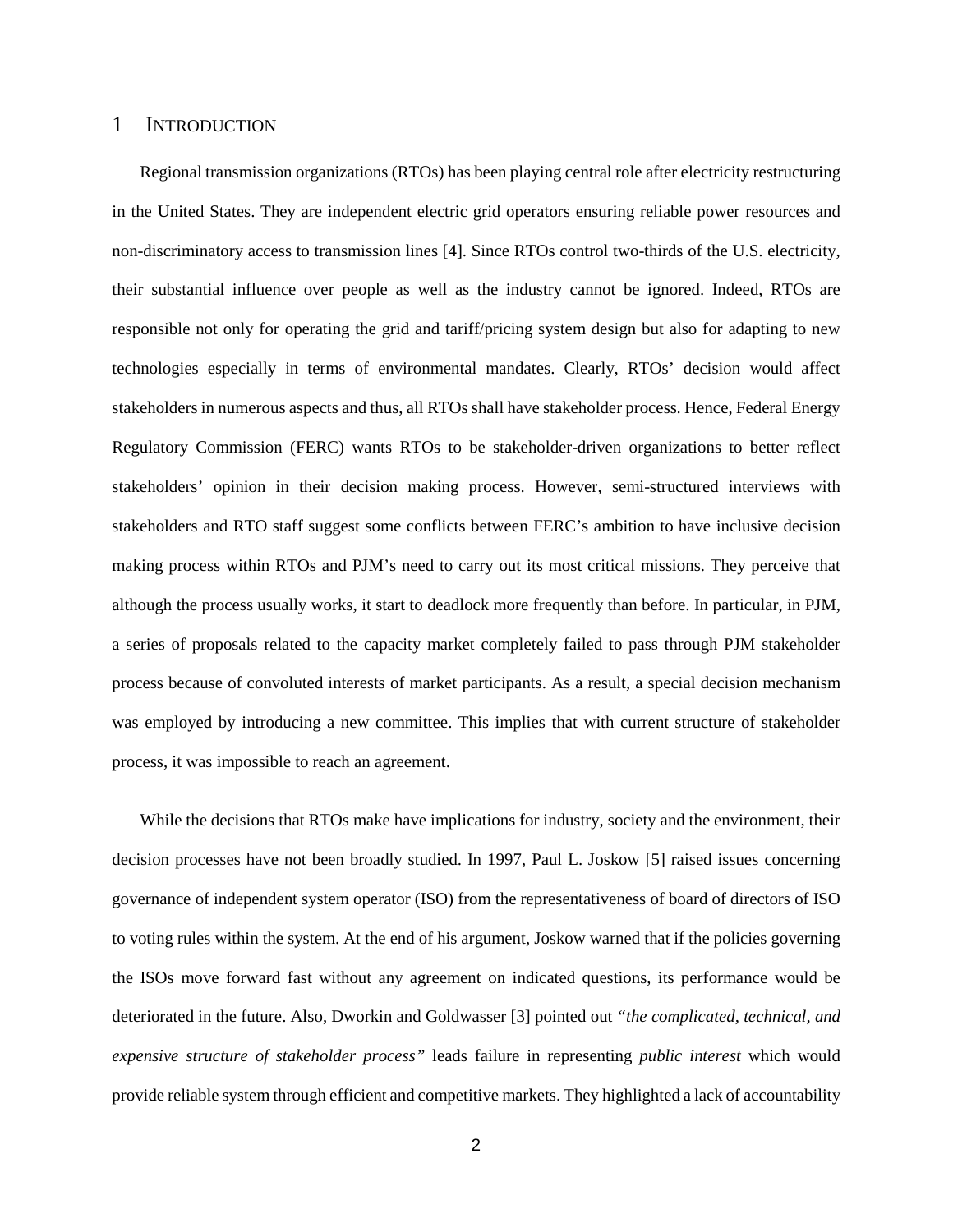of RTOs due to the diversity of interests. Not to mention the diverse interests of different industries, even within the same sector, geographic diversity or temporal interest could influence dramatic and convoluted divergence in stakeholders' interest. The implication of the studies would be that it is imperative to reach an agreement on how the governance of RTOs should better represent public interest. Furthermore, because of its intricate nature, comprehensive and extensive understanding of this issue requires in-depth analysis.

This work would be the first attempt to model voting behavior within RTOs stakeholder process. It provides empirical evidence to support stakeholder perceptions of strong coalition and difficulties of frequent deadlock due to the coalition. Furthermore, with special attention to a series of votes on reform of PJM capacity market, this study describes conditions under which the stakeholder process is likely to impasse and identifies pivotal players both in theory and practice. I gathered a set of voting data in PJM MC from 2011 to 2015 and conduct two sets of analysis to figure out strategic aspects of PJM's current stakeholder process. First, community detection algorithm in network science is implemented to identify coalitions within the committee. Second, a theoretical framework from political economy literature is used to check probabilities of stakeholder deadlock in capacity market issue. Furthermore, with identified payoff functions, pivotal players are detected in difference circumstances.

# 2 PJM MEMBERS COMMITTEE

#### *2.1 Overview of PJM Members Committee*

PJM is one of RTOs in the U.S. serving all or part of 13 states mostly in Northeast region and the District of Columbia, with a total of 61 million people served and 183,604 MW generating capacity, making it, by far, the largest electric market in the world. In PJM's stakeholder process, any market participant can propose a rule change or address an issue related to the operation of PJM but it needs to go through many steps (the full structure is available in [12]). For an issue to be passed, it needs to pass from low-level subcommittees or task forces to the top level committee called Members Committee (MC). Once the issue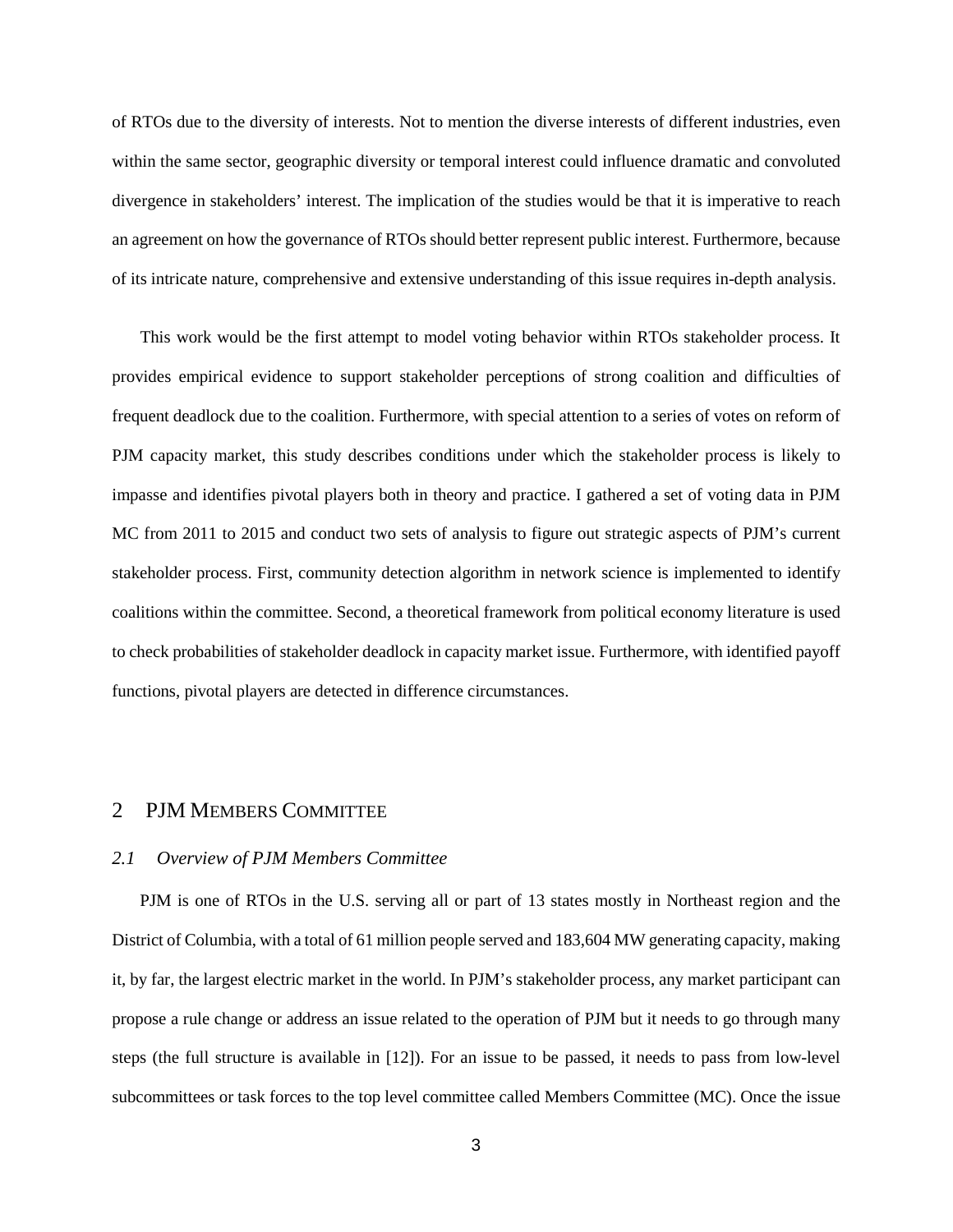passes MC, it goes to the board and then the board make filings at FERC. MC is open to all stakeholders and make decisions on behalf of all the others who could not participate in the meeting. Our focus in this paper is on voting behavior in the MC, for two reasons. First, detailed voting data is kept at the MC meetings for issues that do not clearly pass on a voice vote. Second, the MC has so-called "filing rights" in some areas of PJM governance, meaning that the MC can, in concept make filings directly with FERC, thus bypassing the PJM Board [13].

#### *2.2 Sector-weighted voting*

To vote in MC, members in the MC must identify with one of the five sectors: generation owner (GO) who owns power plant(s); transmission owner (TO) who owns transmission line(s); electric distributor (ED) who owns distribution facilities and has been approved as a load serving entity; end-use customer (EUC) who is a retail end-user such as large industrial retail customers or state offices of consumer advocates; and other supplier (OS) who is a member that engages in PJM market and does not qualify for the other sectors such as power marketer, curtailment service provider, financial trader, etc. Table 1 shows composition of MC voters along with example firms. While the definitions of sectors seem clear, when a firm has multiple types of assets, it can be ambiguous. For example, if a firm owns power generators and load servers, then they have a choice between GO and ED depending on their interest. Moreover, as MC applies a specific voting mechanism called *sector-weighted voting* in which votes are weighted by the number of firms of their sector, this sector choice has an impact on firm's voting power over the rulemaking process.

| Sector                     | Number of Firms $(\%)$ | Example Firms                                                                       |
|----------------------------|------------------------|-------------------------------------------------------------------------------------|
| <b>End Use Customers</b>   | 6(4%)                  | Air Products, Proctor & Gamble                                                      |
| Electric Distributors      | 14 (9%)                | PEPCO, Northern Virginia Electric Cooperative                                       |
| <b>Generation Owners</b>   | 22 (15%)               | Calpine, NRG                                                                        |
| <b>Transmission Owners</b> | 5(3%)                  | Duquesne Light, PSEG                                                                |
| Other Suppliers            | 105(69%)               | Direct Energy (CSP), Citigroup Energy (Financial),<br><b>EDF</b> Trading (Marketer) |

**TABLE 1.** Composition of MC voters

\* PJM (2015). Rosters of the Members Committee [14]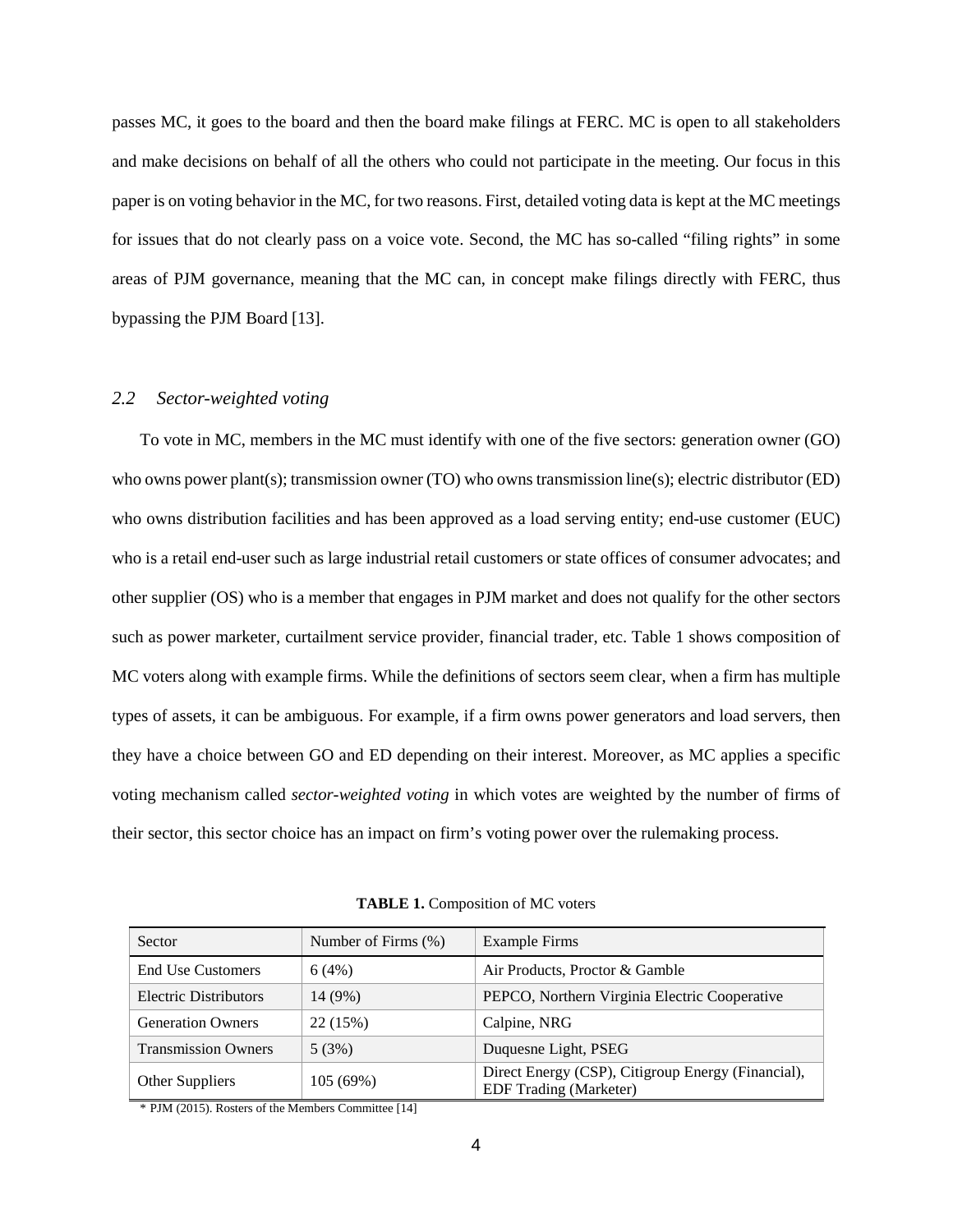*Sector-weighted voting* gives equal share to each sector. Thus each sector gets 20 percent of the total score as there are five sectors. In PJM MC, they simply give 1 score to each sector so that the total score is 5. Individual firms get equal weight within a sector. So, as the number of firms increases in the sector, the score contribution of one firm decreases. Sub-total score of each sector counts YES votes and divide it by the number of voting firms in the sector. If the total sum of those score contribution exceeds the threshold following two-thirds majority rule, then a voting item would pass. If every firm votes YES then the total sum is 5 and if every firm votes NO then the total sum is 0. Its mathematical expression is described below.

Total percentage in favor = 
$$
\sum_{i} \sum_{j=1}^{n_i} \frac{\delta_{ij}}{n_i}
$$

where  $\delta_{ij} = \begin{cases} 1, & if\ f\,\ if\ j\end{cases}$  if firm i that is in sector i vote  $p$ <br>if firm i that is in sector i vote  $n$  $0,$  the  $f$  trm  $f$  that is in sector i

 $n_i$  = the number of voting firms in sector i (excluding abstain vote),  $i = GO, TO, ED, EUC, and OS$ 

| Sector                      | For | Against | Abstain | Total | Total - Abstain      | % in favor |
|-----------------------------|-----|---------|---------|-------|----------------------|------------|
| <b>Transmission Owner</b>   |     |         | 4       | 14    | 10                   | 0.8        |
| <b>Generation Owner</b>     | 15  |         |         | 16    | 15                   |            |
| Other Supplier              | 10  | 10      |         | 25    | 20                   | 0.5        |
| <b>Electric Distributor</b> | 2   | ⇁       | 15      | 25    | 10                   | 0.3        |
| <b>End Use Customer</b>     | 12  |         |         | 14    | 14                   | 0.857      |
|                             |     |         |         |       | Total score in favor | 3.457      |

**TABLE 1. Sector-weighted voting example**

Threshold  $= 3.335$ 

 $(2/3)$  of total vote, .667 x 5 sectors)

For example, in table 1, there are 14 TOs. In this specific example, 4 TOs abstained so that the number of voting firms in TO is 10. And as 8 of them voted for this specific issue, the total score contribution of TO is 0.8. The other sectors also go through the same procedure, and in this example, the sum of the scores from all sectors is 3.457. Since this number is greater than the threshold 3.335 which is the two-thirds of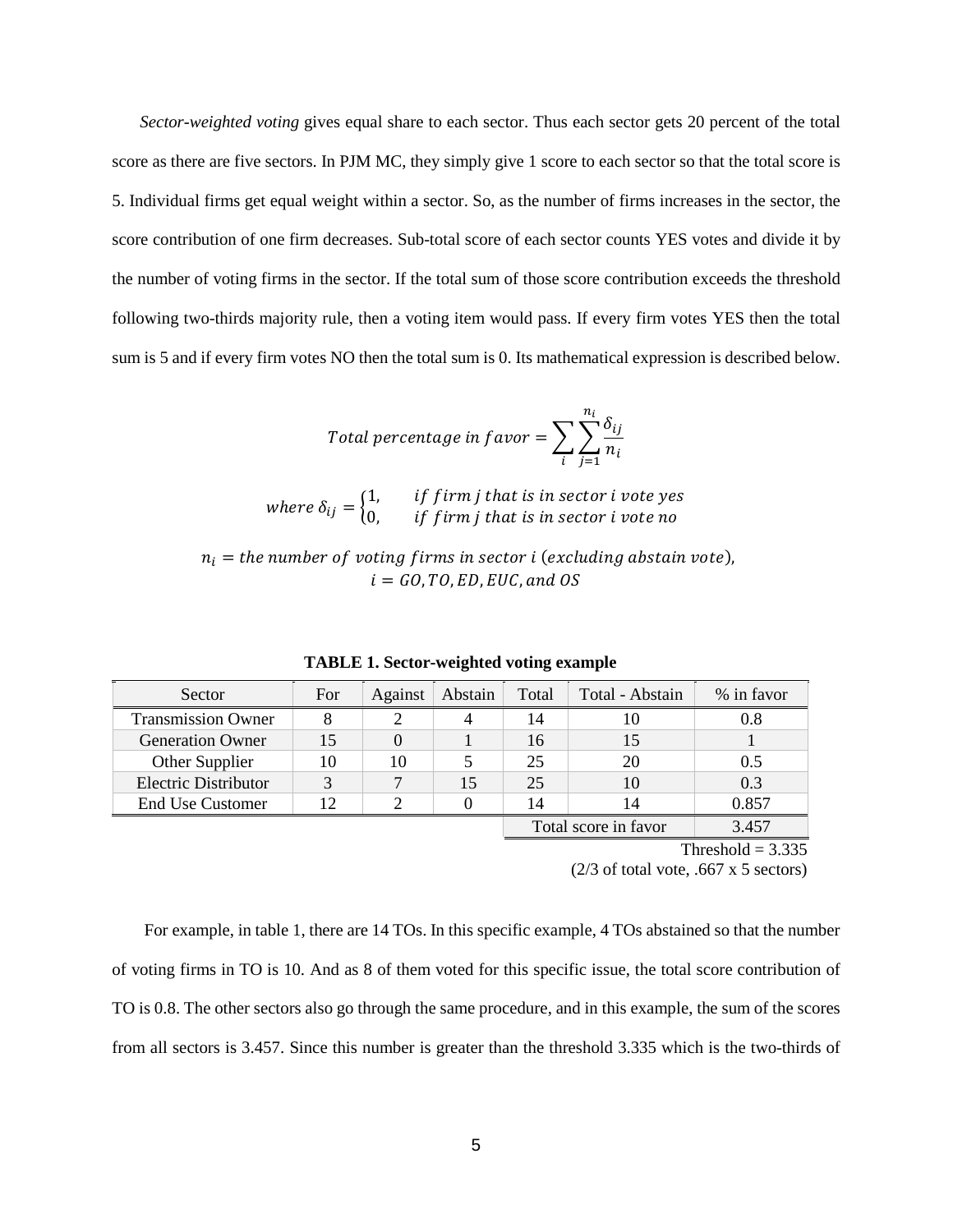the total score 5, this particular issue would pass. What this system implies is that any two sectors among five can kill an issue as they want, since the remaining sectors' score is 3 which is less than the threshold.

# 3 ANALYSIS 1 – VOTING NETWORK AND COMMUNITY DETECTION

# *3.1 Introduction*

Interviews with stakeholders and PJM staffs suggest that the process start to deadlock more frequently because coalitions within MC may collectively wield pivotal power. Furthermore, as described in section 2.2, the special voting structure is assumed to give some coalitions effective veto power allowing two sectors coalition can block an issue to be passed. Therefore, in this section, I adopt community detection algorithm to provide empirical support for stakeholders' perception of intra-sector coalitions with veto power.

# *3.2 Data and Method*

<span id="page-5-1"></span><span id="page-5-0"></span> $\overline{\phantom{a}}$ 

Data contains 26 voting items from Aug 25, 2011 to Nov 20, 2014 including their results (pass or fail), sector-subtotal calculated by sector-weighted voting mechanism and [1](#page-5-0)52 members'<sup>1</sup> vote decisions for every voting item. It also includes the information of stakeholders name, sector, whether a firm is a net buyer or a net seller, size of generation/transmission/load server, public power designation, etc.

With this voting data, I construct a voting network connecting firms (or nodes or vertices – in network science terminology) if they vote on the same side (yes or  $no<sup>2</sup>$  $no<sup>2</sup>$  $no<sup>2</sup>$ ) on the same issue. In figure 2, circles are the voting members and they are located on one of the five axis depending on their sector. Connecting line becomes thinker as they vote more frequently together. Colors represent detected community (or coalition in this study) by hierarchical clustering.

<sup>&</sup>lt;sup>1</sup> Originally, there were 203 members in the network, but abstained companies were removed.

<sup>&</sup>lt;sup>2</sup> However, figure 2 includes only NO votes. That is, connected nodes voted NO together in the same issue.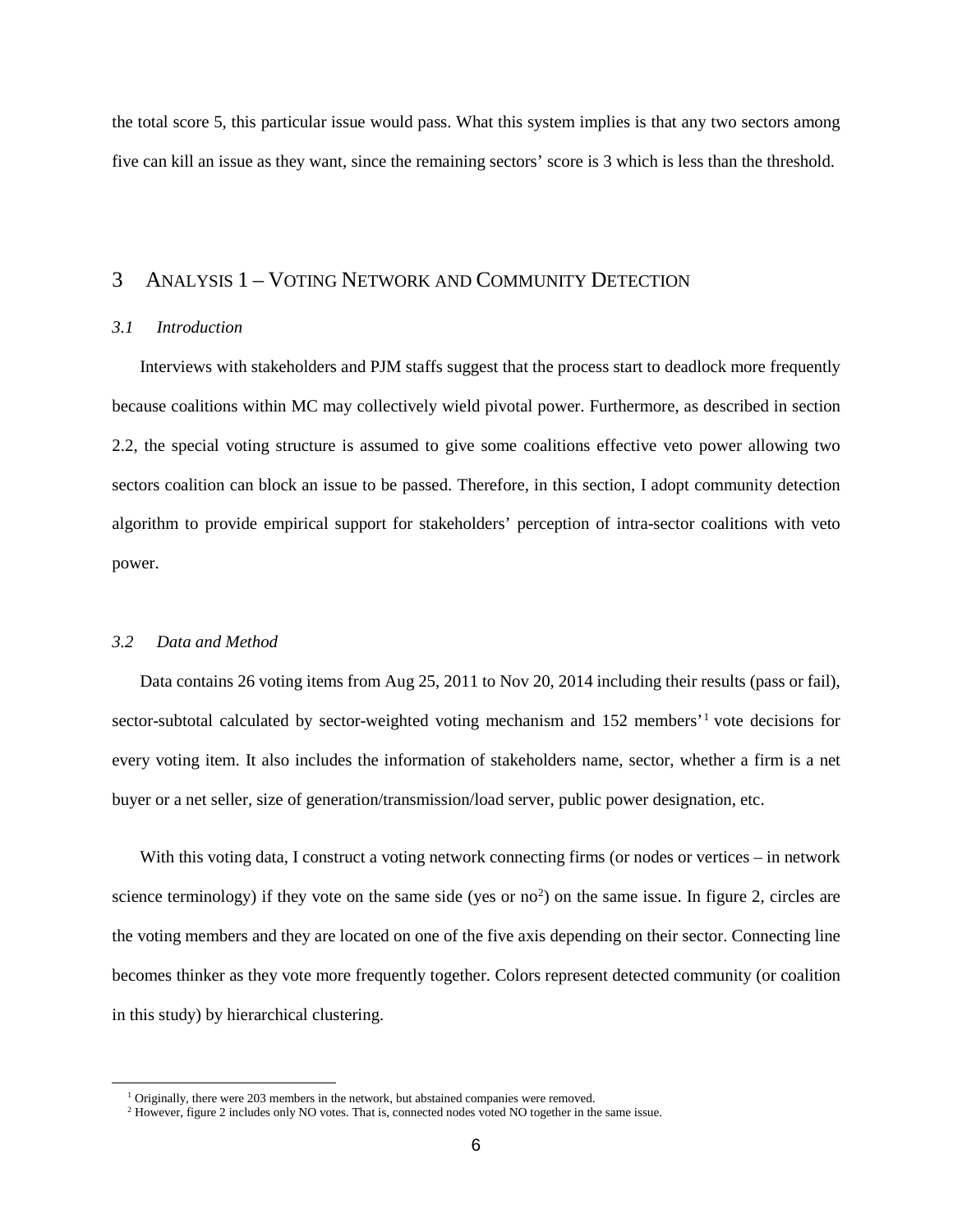In the scientific study of networks, community detection method is widely used to detect groups of nodes which are strongly connected within the group compared to connection with nodes outside the group. Therefore, in this voting network, detected community means that members in the same group tend to vote together more with each other than with members in the other groups. *Hierarchical clustering* is one of the popular community detection method especially among social network researches [6, 7] (figure 1). It starts with assigning a different community to each node. Then they cluster nodes when it gives higher *modularity*. Modularity measures difference between total number of edges within groups and expected number of edges that randomly placed. If the number of edges is as expected, then one can hardly argue that there is a meaningful community structure. However, positive modularity perhaps indicate existence of community structure if the value is significant. Accordingly, large values of the modularity is preferred in search for strong divisions of a network [6, 7].

Modularity = 
$$
\frac{1}{2m} \sum_{ij} \left( A_{ij} - \frac{k_i k_j}{2m} \right) \delta(c_i, c_j)
$$

*where*  $c_i$  *is a community of node i*,  $\delta(c_i, c_i)$  *is the Kronecker delta,*  $m$  *is the total number of edges and*  $k_i$  and  $k_j$  *are the degrees of vertices* 



*Figure 1. Hierarchical clustering*

Depending on the partition criteria, the number of groups in the graph changes. Modularity is not only used to detect community structure but also to decide where to partition the graph. Determining whether good division of a graph is a contentious one. For instance, in figure 1, partition criteria could be located at the top. However, this division gives no compelling messages. In a software named *Gephi,* users can put a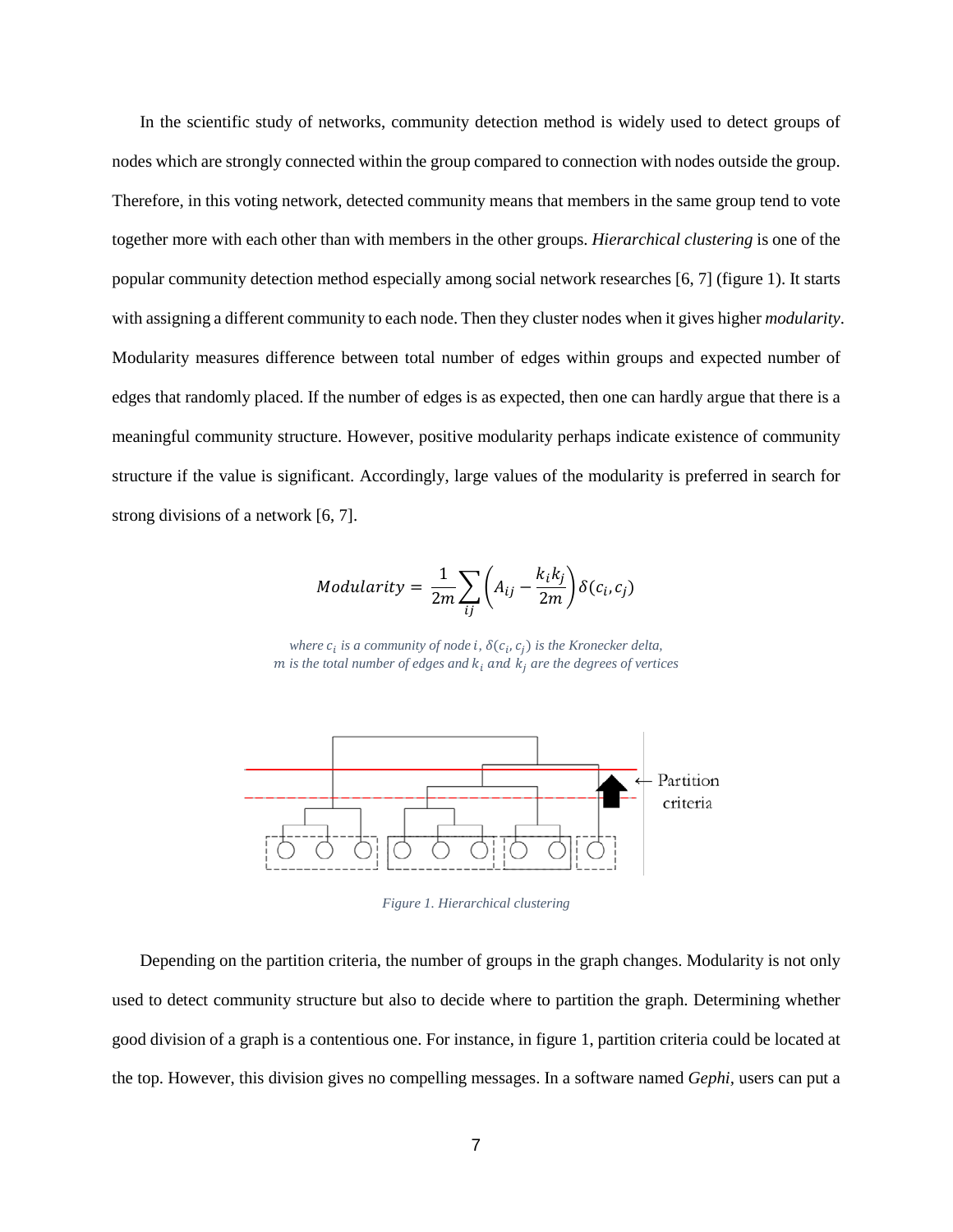resolution value that scales the number of groups in the graph. I adjusted the resolution value to have 2 or 3 communities in the voting network.

# *3.3 Results*

Hierarchical clustering identified three communities in NO network. In figure 2, they are indicated as green, yellow and orange colors. 100 percent of EUCs and 93 percent of EDs are in green community. It is clear that nearly all the firms in EUC and ED are in green community implying that they vote together frequently and their coalition is very tight. On the other hand, GO and TO do not necessarily vote together as there is no dominant community within these sectors. Indeed, among 17 failed voting items, four of them were failed because of green community coalition. Further, for 23 out of 26 voting items, more than 85% of the firms in the green community voted on the same side.



*Figure 2. Voting network in PJM Members Committee*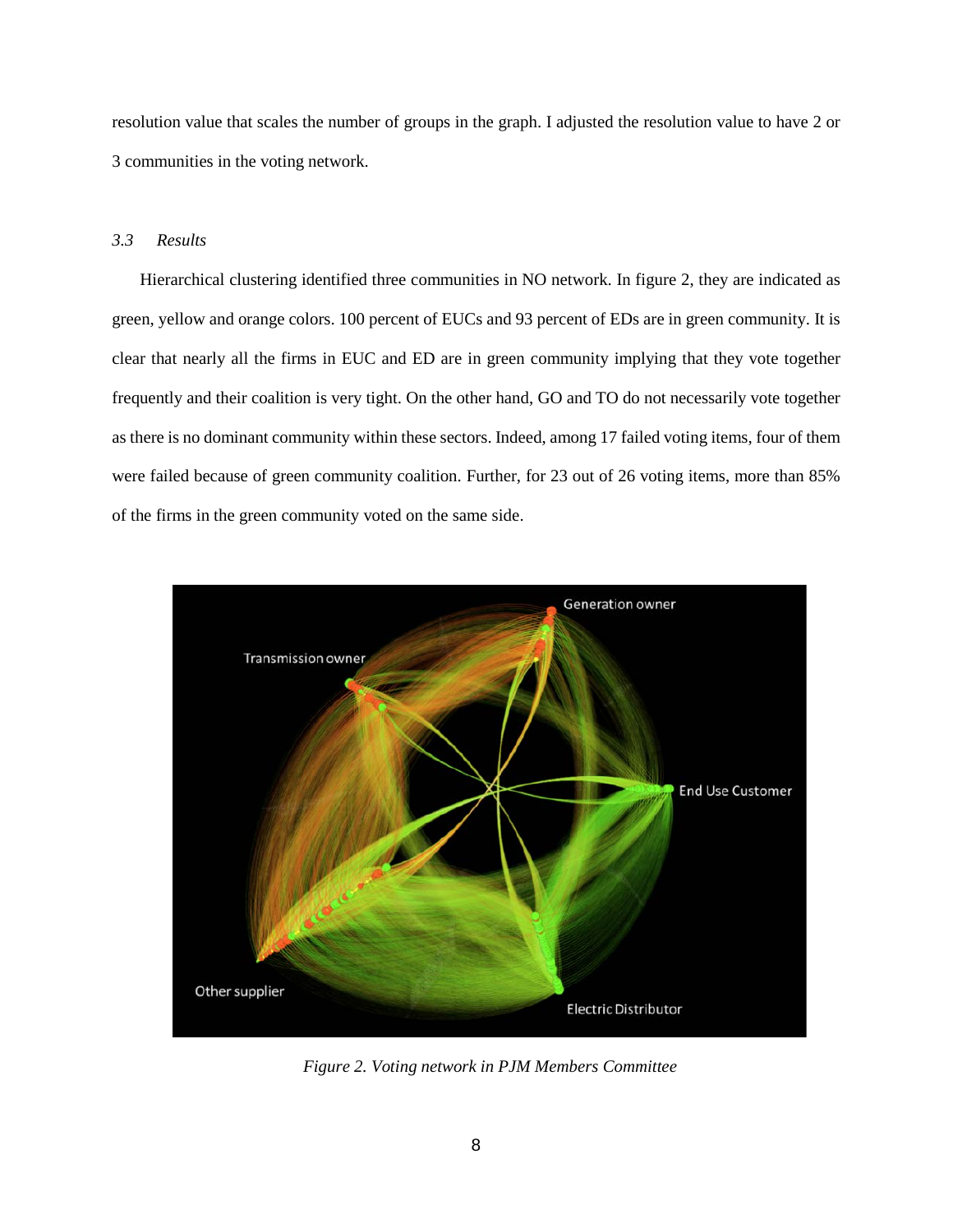#### *3.4 Discussion*

Strong ties among consumer side is confirmed as perceived among PJM stakeholders while no such coalition exists among suppliers. This results shows empirical evidence of a strong coalition among electricbuyer interests (electric distribution utilities and large industrial customers). Moreover, it can be inferred that as this two sectors' coalition has effective veto power, it has the potential to be pivotal in stopping any proposed rule changes within PJM footprint. On the contrary, generation owners and vertically-integrated generation owners do not vote together as electric buyer coalition does. Therefore, sector affiliation is not a critical factor for PJM suppliers in their decision making process.

# 4 ANALYSIS 2 – ACCEPTABLE PROPOSALS AND PIVOTAL VOTERS

#### *4.1 Introduction*

Given the voting structure and the coalition formation, there is a significant veto power which may block a certain voting item to pass. Accordingly, in this section, I examine possibilities of stakeholder process deadlock under PJM's voting structure and identify pivotal players. Borrowing from political economy paper of Plott (1967), *acceptable proposal* scheme is adopted [15, 16]. Contrary to the original work in which the author considered simple majority rule, this work considers PJM specific voting structure – supermajority rule with sector weighted voting. Consecutive voting packages on PJM's capacity market revision is used in this analysis and it helped us to better parameterize payoff functions of stakeholders.

#### *4.2 Overview of Capacity market*

Capacity market has been developed to recover long-term fixed costs of energy capacity especially of peak generators that operate infrequently. By setting up a forward market which provides additional revenue stream, generators are able to invest in future power supply and RTOs can secure reliable supply for the future [1, 2, 10]. PJM's capacity market is also called Reliability Pricing Model (RPM) capacity market. A forward auction called base residual auction (BRA) is held every three years where suppliers offer their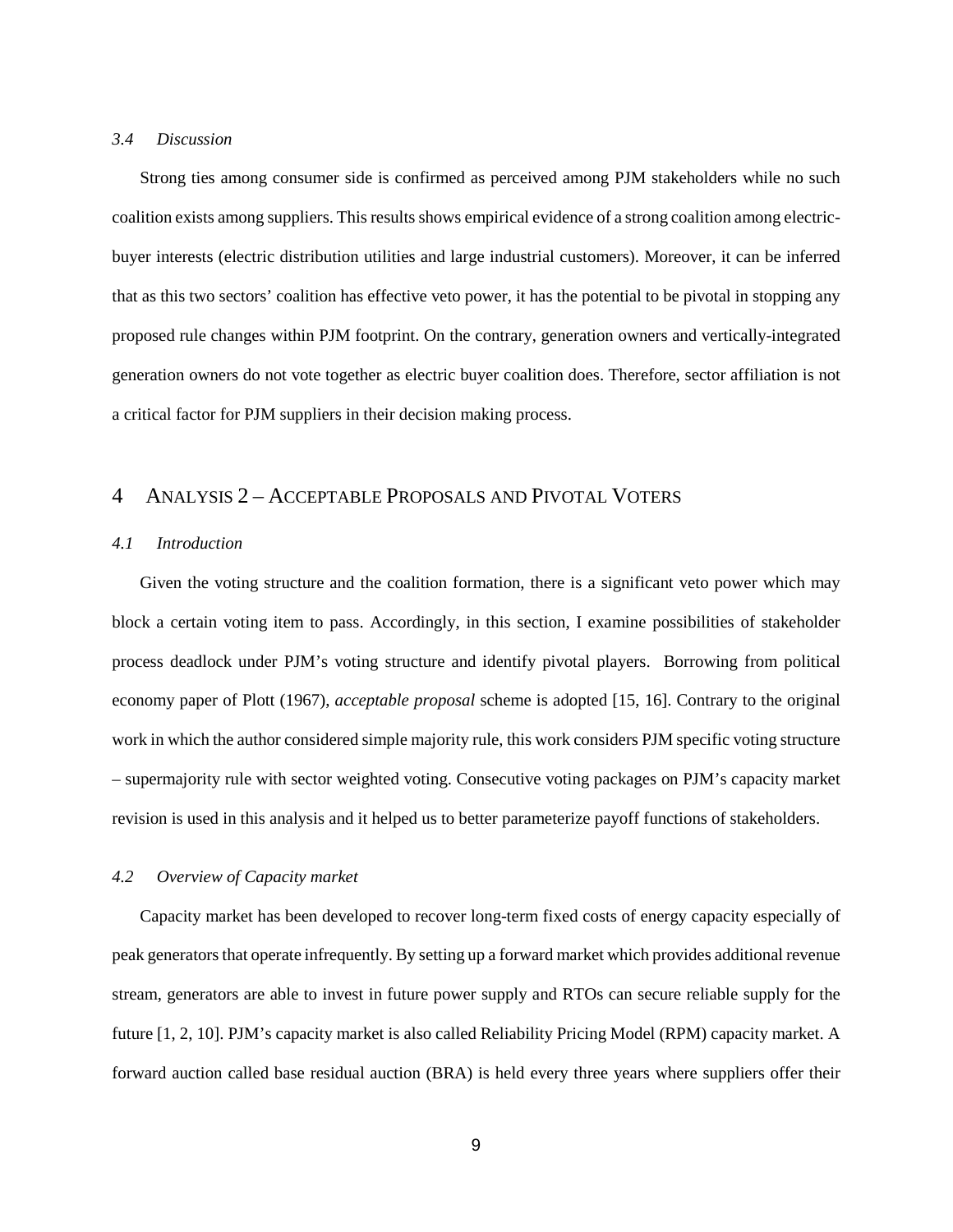bids. Between those three years, incremental auction is held annually to compensate unsatisfied capacity requirement. Due to the lack of representativeness of electric consumer side, PJM estimates *Variable Resource Requirement (VRR) curve* (figure 3). VRR curve is essentially an estimated future demand curve that helps settling the capacity market price. VRR curve is estimated based on expected cost and revenue determined by a few parameters [8, 9, 11]. PJM determines the parameters' value itself or way to calculate them and a combination of the parameters shape VRR curve. Triennial review of the curve is required and the voting data employed in this study is about changing shape of the curve after the review.



*Figure 3. Status Quo VRR curve; 1) Point a is where 1.5 X Net CONE = Target reserve margin - 3%; 2) Point b is where Net CONE = Target reserve margin + 1%; 3) Point c is where 0.2 X Net CONE = Target reserve margin + 5%*

VRR curve parameters include the cost of new entry (CONE)–initial investment cost for a new power generator, energy and ancillary services (E&AS) offset–revenue estimates, Net CONE–initial investment cost minus expected revenue price cap (cost that is not recovered from E&AS market), and target reserve margin (or Installed Reserve Margin, IRM). Target reserve margin is the installed capacity margin above the predicted peak load satisfying reliability standards. The curve takes a piecewise linear form as illustrated in figure 3. Since it is a demand curve, X and Y-axes are quantity and price respectively. X-axis of the graph is percentage points above target IRM and Y-axis is VRR price in fraction of Net CONE. The curve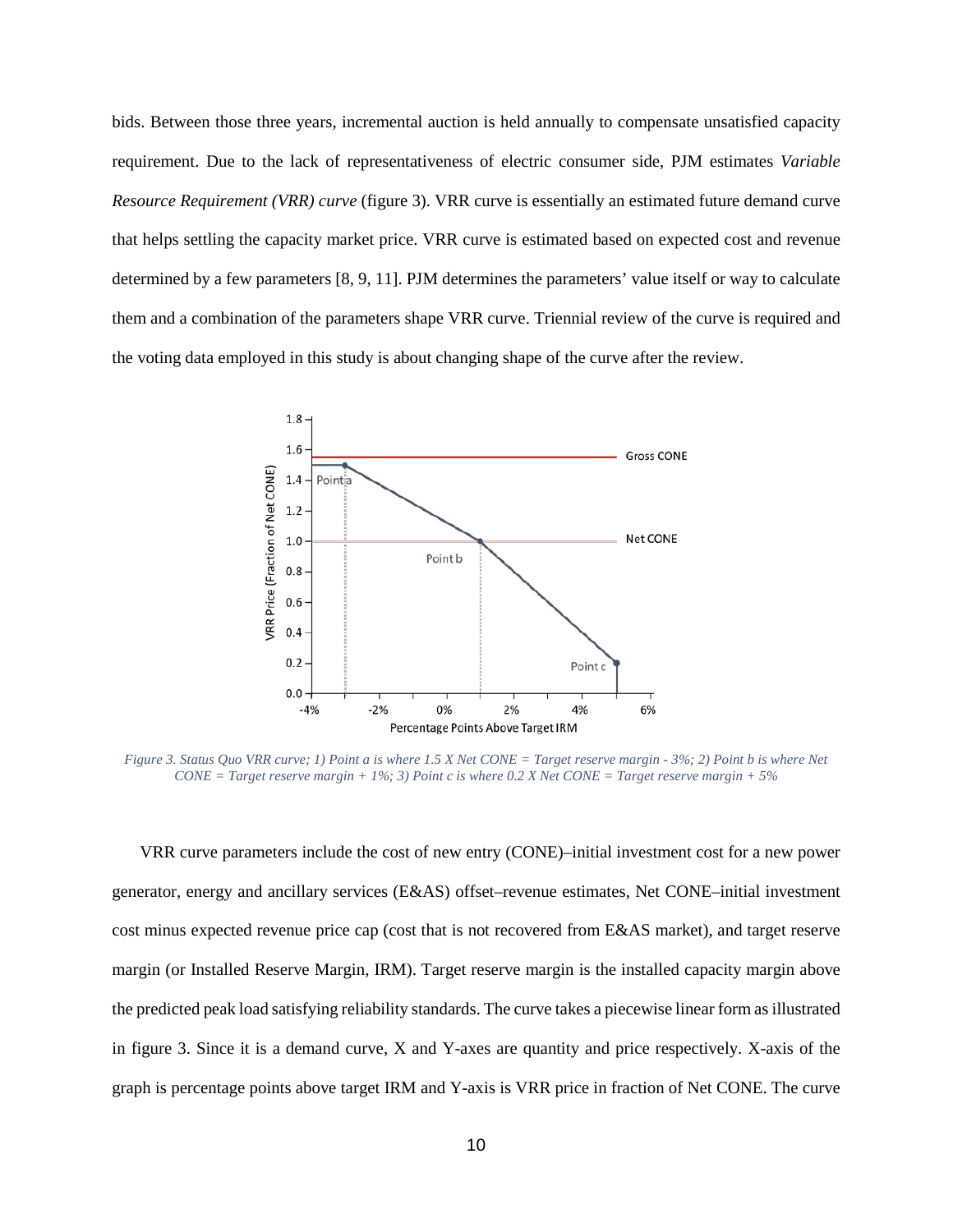is anchored at point *b* located at the level of Net CONE and one percentage above target IRM. In other words, at the capacity reserve target with 1 percent margin, clearing price in capacity market would be the same as Net CONE price. Point  $a$  is the price cap set for IRM-5% and below which means that even if supply is limited (below  $-5\%$  from targeted reserve margin), price cannot get above the level of point  $a$ .

A series of proposals on reforming the shape of VRR curve were voted in October 2011 in PJM Members Committee. However, even though assorted proposals were suggested, none of them was able to pass (table 2). This study intends to question the possibility to have a consensual proposal accepted by a majority of the actors. Further, if it is impossible that an issue can have enough support to be passed, it will imply that there are effective pivotal players or coalitions that wield veto power and this section tries to identify them.

#### *4.3 Data and Method*

#### *4.3.1 Proposals on RPM and voting results*

Stakeholders voted on total of six proposals, with one of the options being to make no changes to the VRR curve (status quo). Each package is consisted of different combinations of VRR curve parameters such as CONE, Net CONE, E&AS offset, the level of point  $a$  and point  $b$ . Figure 4 shows VRR curves based on each package's proposed parameters. Compared to status quo (dark blue line), package 11, 12, and 13 assume that willingness to pay of future demand would be smaller than that of status quo leading the capacity price to be settled at lower level. On the other hand, package 1 and 10, in which it sets the point  $\alpha$  vertically align with point  $\beta$ , induce the clearing price to be at the price cap even when the supply offer is a little less than the target margin. This is more than 60 percent or 40 percent increase in the price for package 1 and 10 respectively. Hence, ED and EUC strongly against package 1 and 10 and favored package 11, 12, and 13. On the other hand, while it is not as obvious as ED and EUC, TO and GO favored package 1 and 10 and less favored package 11, 12, and 13. Note that for other suppliers, it is hard to tell which package they preferred as a whole.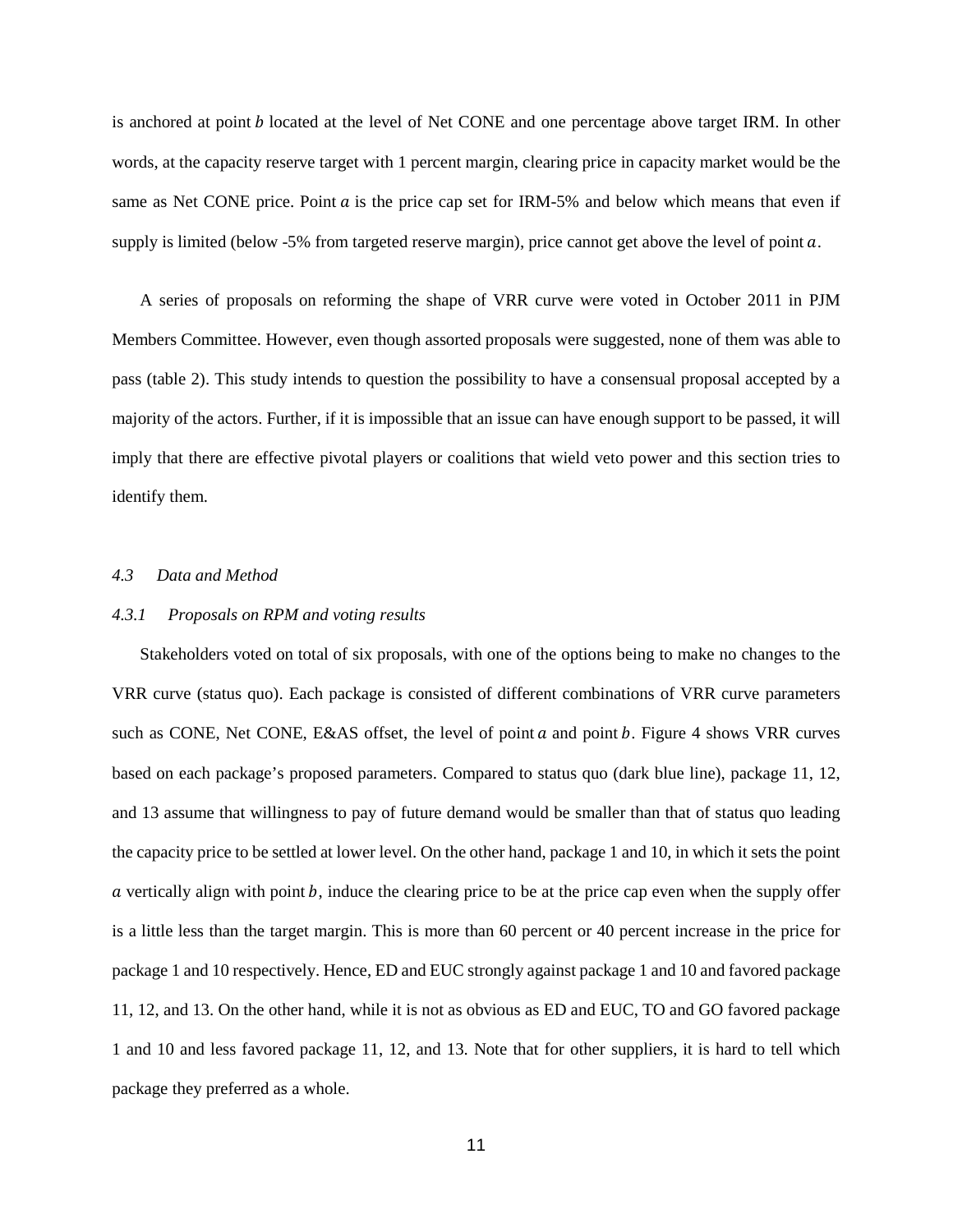

*Figure 4. VRR curves according to each package's proposed parameters[3](#page-11-0)*

|                | Status Quo | Package 1        | Package 10     | Package 11 | Package 12 | Package 13 |
|----------------|------------|------------------|----------------|------------|------------|------------|
| <b>TO</b>      | 0.083      | 0.8              | 0.75           | 0.167      | 0.167      | 0.333      |
| GO             | 0.071      | 0.833            | 0.714          | 0.077      | 0.231      | 0.267      |
| <b>EUC</b>     | 0.083      | $\boldsymbol{0}$ | $\overline{0}$ | 0.909      |            |            |
| <b>ED</b>      | 0.043      | $\boldsymbol{0}$ | $\overline{0}$ | 0.913      | 0.913      |            |
| <b>OS</b>      | 0.056      | 0.667            | 0.323          | 0.235      | 0.25       | 0.513      |
| <b>Results</b> | 0.336      | 2.3              | 1.787          | 2.301      | 2.561      | 3.113      |
|                | Failed     | Failed           | Failed         | Failed     | Failed     | Failed     |

**TABLE 2. Voting results by sectors**

Table 2 shows the voting results of each package by stakeholder sector and as in the results, all proposals failed to pass. The numbers of individual sectors were calculated by sector-weighted voting mechanism. For example, for status quo proposal, 8.3 percent of the transmission owners voted yes which,

l

<span id="page-11-0"></span><sup>&</sup>lt;sup>3</sup> In this study, I only include RTO region-wide VRR curve proposals. In addition to this VRR curves applied to PJM region-wide, there are other VRR curves specific to five designated sub-regions within PJM footprint. PJM estimates region specific parameters considering locational features. However, since package 1 and 10 suggest increasing clearing price of CONE area and package 11, 12, and 13 suggest decreasing clearing price similar to RTO region-wide VRR proposals,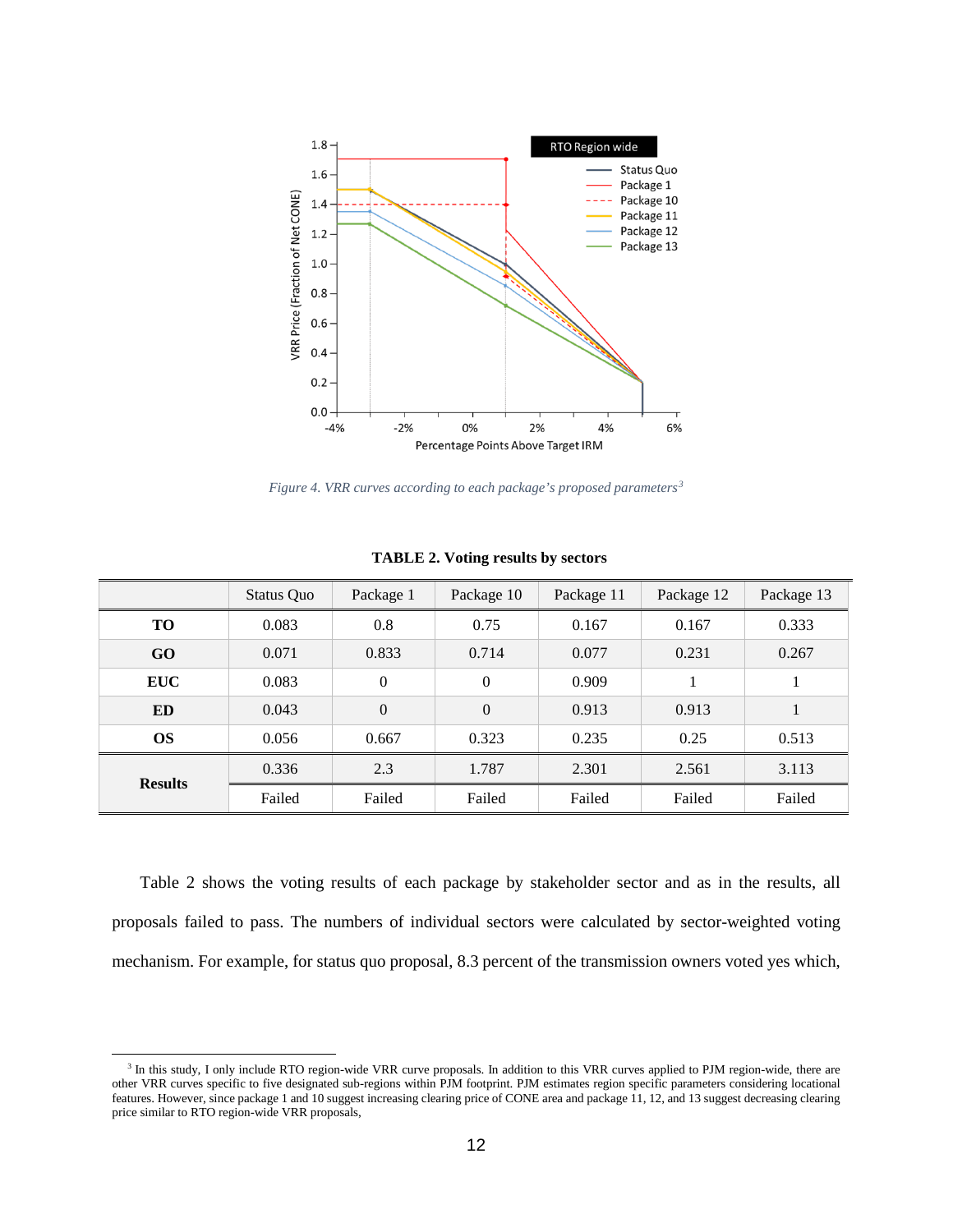in turn, means 91.7 percent of the transmission owners voted against it. The total result is the sum of percentage in favor of each sector and the threshold for a package to pass is 3.335.

Figure 4 and the voting results suggest that despite the number of different parameters specified in the VRR curve, most critical factors in stakeholders' decision making on this issue are the levels of points a and  $b$ . Besides, all other VRR curve parameters could be boil down to functions of the levels of points  $a$ and b. Hence, these two points are crucial points deciding capacity market price. Further, it is assumed that players care more about point  $a$  and  $b$  than point  $c$  since none of the proposals mention relocating point  $c$ .

#### *4.3.2 Acceptable proposals framework*

To examine the possibility of existence of a PJM's capacity market reform proposal on which PJM stakeholders could have supported enough to pass, this study adopts Plott's *acceptable proposal* theory. This section explains Plott's framework to prove presence of consensual proposal and to demonstrate mathematical conditions to have a solution.

Suppose there are *m* individuals and the set of individuals is  $M = \{1, \dots, i, \dots, m\}$ . They decide on magnitude changes in *n* variables  $X = (x_1, \dots, x_n)$  (with  $\overline{X}$  being current magnitude). Differentiable utility function of an individual *i* is assumed as  $U^i = U^i(x_1, \dots, x_n)$ . Now consider a proposal  $y = (dx_1, \dots, dx_n)$ , small changes from existing situation  $\bar{X}$ . The author assumes that if an individual vote for a proposal, then it needs to increase one's utility. That is in mathematical expression, one would favor a change if the change satisfies

$$
(1) \qquad \frac{\partial U^i}{\partial x_1} dx_1^* + \frac{\partial U^i}{\partial x_2} dx_2^* + \dots + \frac{\partial U^i}{\partial x_n} dx_n^* > 0
$$

which represents increase in utility of an individual *i* according to the proposal  $y^* = (dx_1^*, \dots, dx_n^*)$ . If a proposal  $\bf{y}$  increases every voter's utility, then it is acceptable for all individuals. That is  $\bf{y}$  such that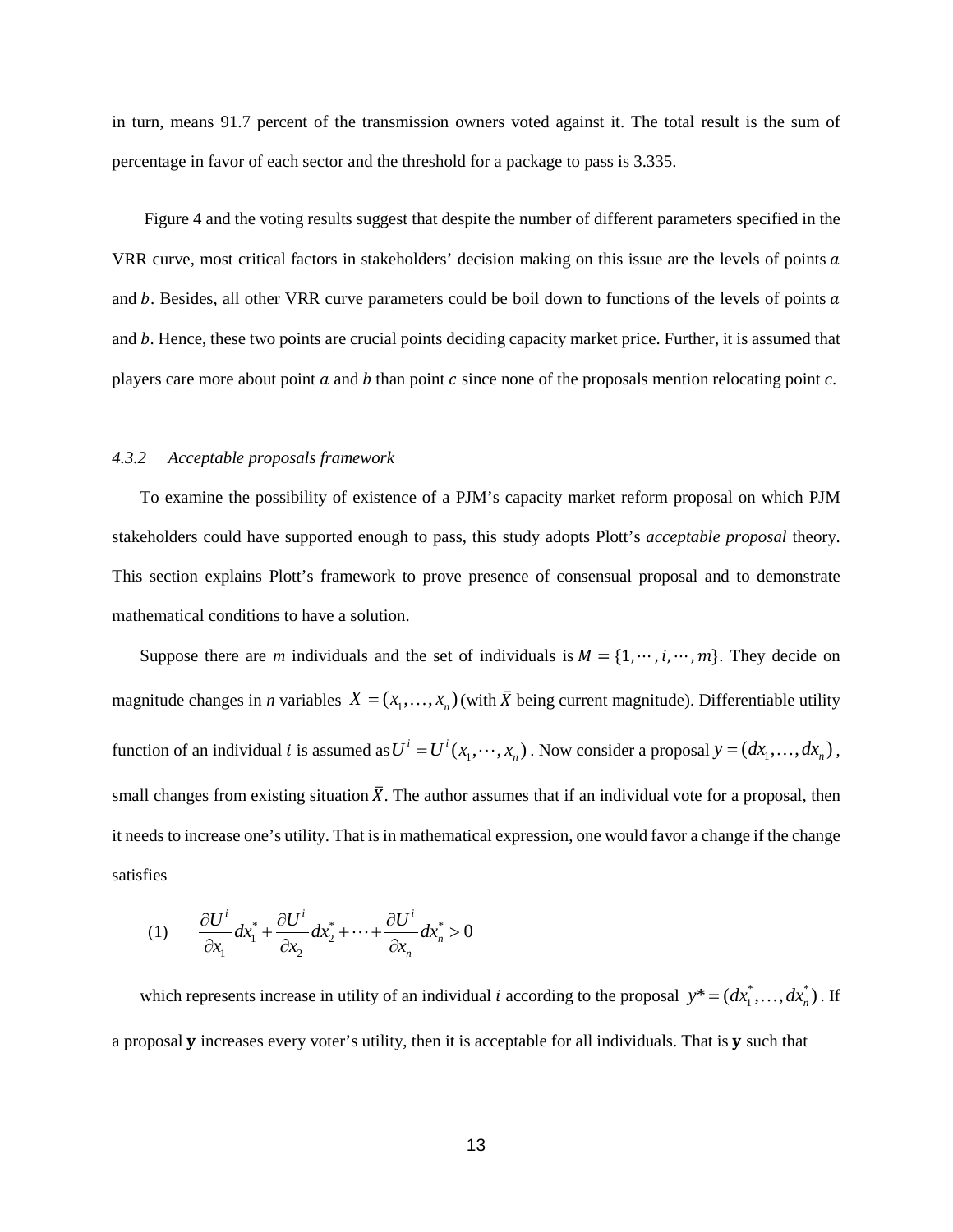$(2)$   $Ay > 0$ 

where 
$$
A = \begin{bmatrix} \lambda_1 \frac{\partial U^1}{\partial x_1} & \cdots & \lambda_1 \frac{\partial U^1}{\partial x_n} \\ \vdots & & \vdots \\ \lambda_n \frac{\partial U^m}{\partial x_1} & \cdots & \lambda_n \frac{\partial U^m}{\partial x_n} \end{bmatrix}, y = \begin{bmatrix} y_1 \\ y_2 \\ \vdots \\ y_n \end{bmatrix}, \lambda_i > 0
$$

In PJM MC, proposal **y** does not need to satisfy all individuals but only need to satisfy two-thirds of them because for an issue to be passed it only needs supermajority. In section 4.4 and 4.5, I just proceed with original assumption of unanimity and in section 4.6, I introduce more relaxed condition.

In the case of RPM capacity market, proposal  $y$  is a vector of small changes in the level of  $a$  and  $b$  and matrix A is of marginal utility with respect to  $a$  and  $b$ . Once the proposal vector and the marginal utilities are determined, next problem is to find the solutions to equation (2). However, the author warns that before actually solving the problem, we need to make sure that a solution does exist. If there is no such solution, then that means it is impossible to have an acceptable proposal.

Considering this problem as a simple linear programming problem, from the maximizing utilities standpoint, these inequality requirements (equation (2)) are the constraints of the problem. One of the conditions to have a solution in linear programming is that there will always be a solution if a set of all constraints is closed and nonempty. When a set is empty, there is no overlapping area among constraints which makes it infeasible to get a solution. Also, closed set means the problem is bounded so that we can find extreme solution. Otherwise, the solution is either infinity or negative infinity. Accordingly, what we need to prove here is whether **Ay** is nonempty and closed.

# *4.4 Payoff functions*

Among five industry sectors, TO and OS have diverse assets and interests so that it is challenging to set up their payoff functions whereas most of GO, ED, and EUC have relatively clear payoffs. Therefore,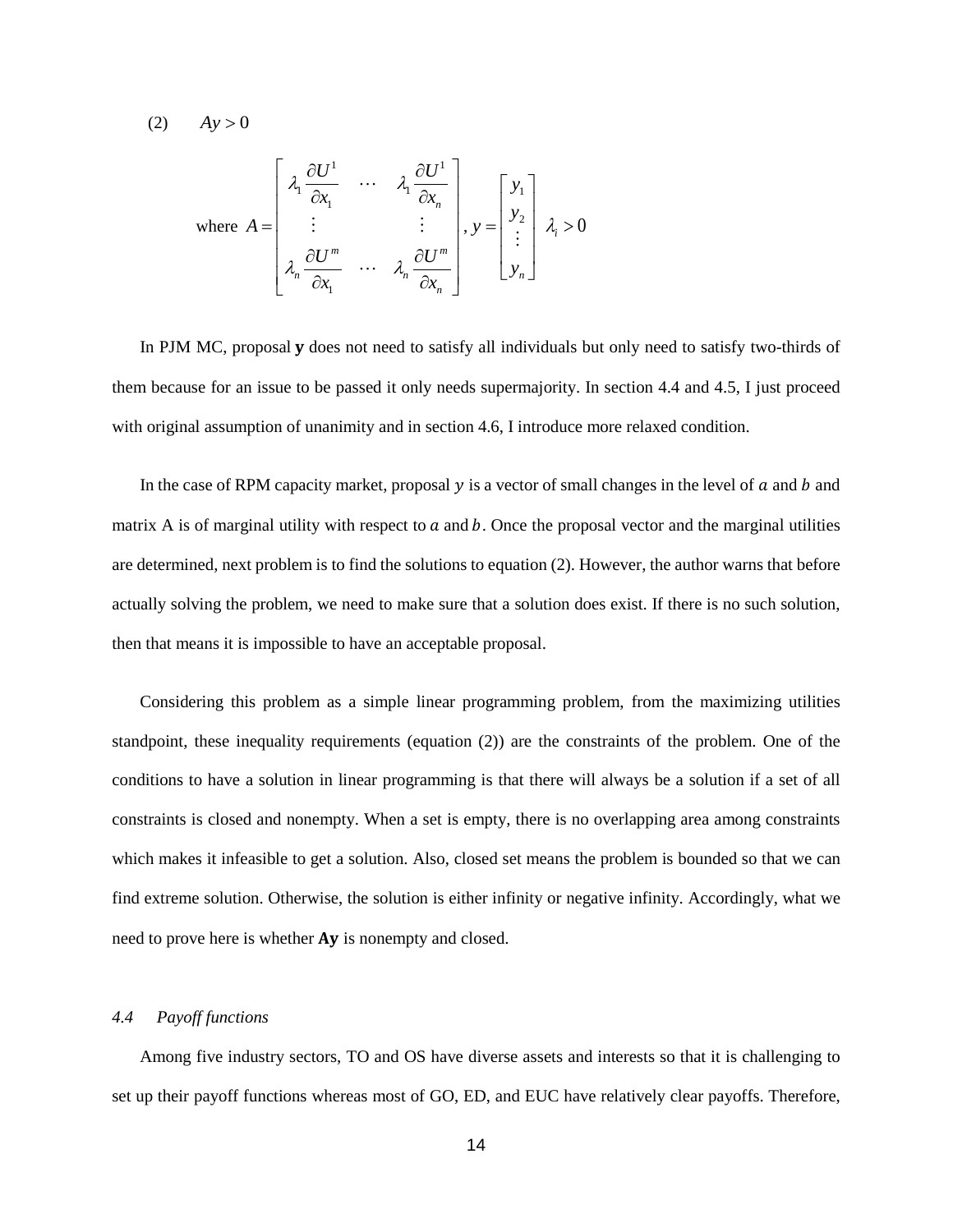this work starts with building payoff functions of GO, ED, and EUC in section 4.4.1. Then with some additional restrictions and assumptions, payoff functions of TO and a part of OS are identified in section 4.4.2 and 4.4.3 respectively.

A few assumptions are needed specific to PJM capacity market: First, let's assume that there are 3 players in the beginning: generation owner (GO), electric distributor (ED), and end use customer (EUC). Note that this setting of players follows PJM sector definition. Also, for simplicity, I assume there is only one firm within a sector and all the actors have one asset. For instance, GO owns only power plant, TO owns only transmission line, and so forth; second, regarding each stakeholder's marginal utility, since Plott argued that it is unnecessary to find actual marginal utility, we can use approximation, proportional to the real value. Hence, this study assumes that monetary profit from the capacity market is proportional to stakeholders' marginal utility; third, it would be simple and tractable to consider utility is directly proportional to net profit for GO and ED and inversely proportional to payment for EUC; forth, profit is a function of the level of point *a* and *b*; fifth, GO receives the payment from ED and EUC. ED's share of the payment is  $\theta$  and EUC's share is  $(1 - \theta)$  where  $\theta$  is in between 0 and 1. Because ED's are regulated not to make excess profit, their costs would be eventually transferred to end users; sixth, this work focuses on when the total supply bid is less than the target IRM.

# *4.4.1 GO, ED, and EUC*

Suppose generators are paid for securing the new peak capacity through RPM by VRR price times new capacity or  $P_{RPM} \times Q_{new}$ . Since the payment comes directly from ED and indirectly from EUC, I set a share of this burden of ED as  $\theta$  and  $(1 - \theta)$  to EUC where  $\theta$  is between 0 and 1. Consequently, profit function for each voter considering RPM market could be as shown below.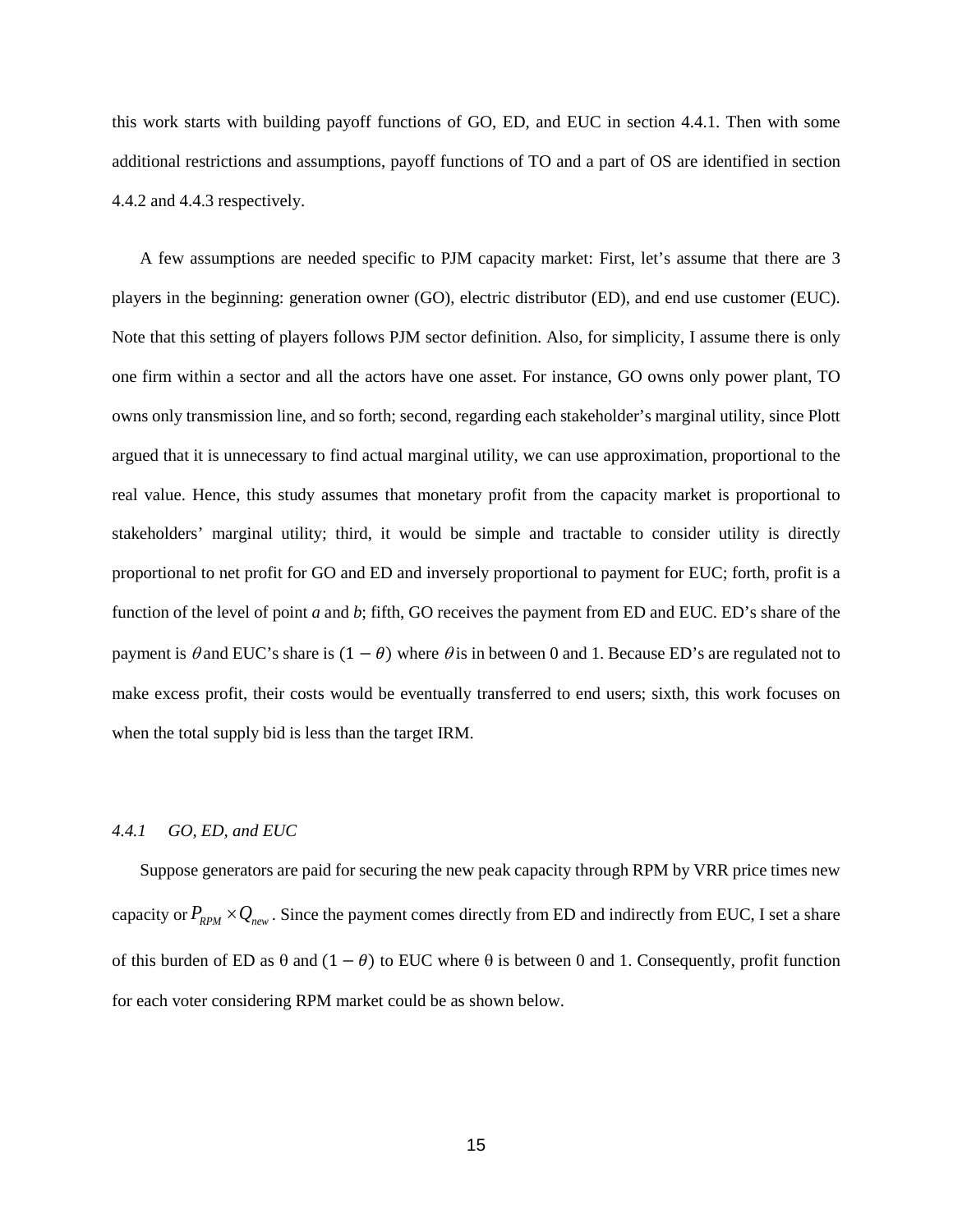$$
\pi_{GO}(P_w, Q, C) = (P_w - C) \times (Q + Q_{new}) + P_{RPM} \times Q_{new}
$$
\n
$$
\pi_{ED}(P_w, Q, P_T, P_R) = (P_R - P_T - P_w) \times (Q + Q_{new}) - \theta \times (P_{RPM} \times Q_{new})
$$
\n
$$
\pi_{EUC}(P_R, Q) = -P_R \times (Q + Q_{new}) - (1 - \theta) \times (P_{RPM} \times Q_{new})
$$

First part of profit function is from the energy market and second term is from the capacity market. GOs get profits from wholesale market and capacity market and pay cost of generation. EDs pay wholesale price and transmission fee, and get profits from retail market. Additionally, as in forth assumption, part of the payment with a share of  $\theta$  to generators in capacity market is paid by EDs. EUCs pay in retail market and in capacity market they pay with a share of  $(1 - \theta)$ .

As RPM is for ensuring peak capacity, *Q* is a peak demand and *Qnew* is estimated additional peak capacity or target Installed Reserve Margin (IRM) which is set by PJM satisfying reliability requirements. *Qnew* is added to profits from energy market as well as from capacity market. Clearing price, *PRPM*, is determined based on VRR curve. For example, if the supply bid is settled at PJM target plus 1% margin then the price would be at the same level as Net CONE or point  $b$ . If the total supply bid is less than the target, then generators would get paid by higher price based on VRR curve. Specifically, when the supply is less than the target by  $\alpha$ %, the price would increase by  $\alpha$ % times the slope of the VRR curve between point  $a$  and point  $b$  (figure 5). Accordingly, as the clearing price of the capacity market is a function of  $a, b$ and  $\alpha$ , profit function can be represented as a function of  $\alpha$ , b and  $\alpha$  when supply bid is the same or less than the target IRM plus 1% margin.

*Profit functions for GO, ED, and EUC considering capacity market. Where*  $P_W =$  *wholesale price, C = marginal cost of* generation,  $P_T =$  transmission fee,  $P_R =$  retail price and  $Q =$  transaction quantity of energy and ancillary services market,  $P_R(P_W, P_T) = P_W + P_T + \alpha$  where  $\alpha$  is profit margin for ED and  $P_{RPM}$  and  $Q_{new}$  is clearing price and quantity of capacity *market respectively*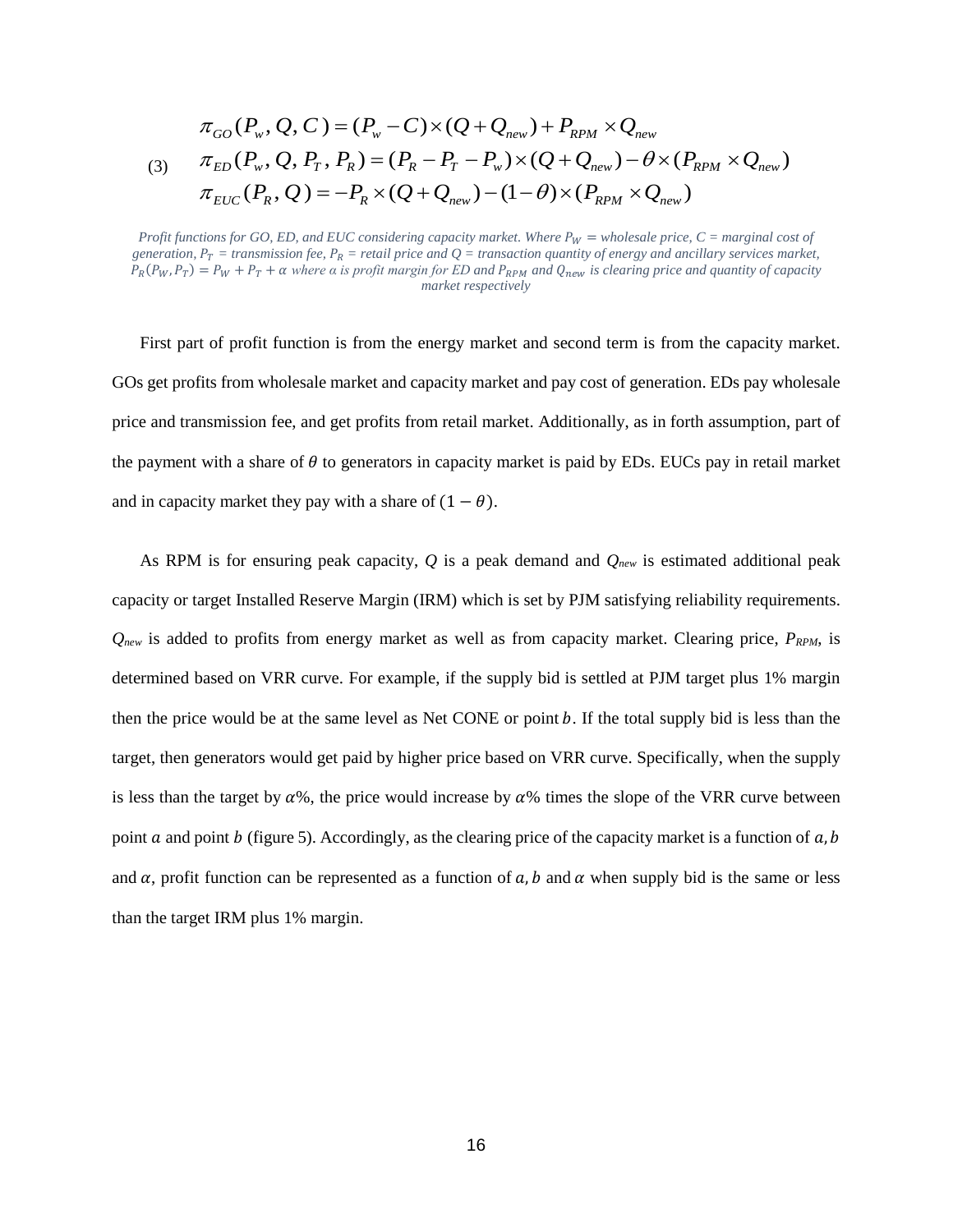

*Figure 5. Capacity market price when the total supply bid is less than the target IRM by α%*

$$
\pi_{GO}(P_w, Q, C) = (P_w - C) \times (Q + Q_{new}) + b \times Q_{new} \n\pi_{ED}(P_w, Q, P_T, P_R) = (P_R - P_T - P_w) \times (Q + Q_{new}) - \theta \times (b \times Q_{new}) \n\pi_{EUC}(P_R, Q) = -P_R \times (Q + Q_{new}) - (1 - \theta) \times (b \times Q_{new})
$$

*Profit function when the supply bid is settled at PJM target plus 1% margin*

(4)

(5) 
$$
\pi_{GO}(P_w, Q, C) = (P_w - C) \times (Q + Q_{new}) + \{b + \alpha \times \frac{(a-b)}{4}\} \times Q_{new}
$$

$$
\pi_{ED}(P_w, Q, P_T, P_R) = (P_R - P_T - P_w) \times (Q + Q_{new}) - \theta \times \{b + \alpha \times \frac{(a-b)}{4}\} \times Q_{new}
$$

$$
\pi_{EUC}(P_R, Q) = -P_R \times (Q + Q_{new}) - (1 - \theta) \times \{b + \alpha \times \frac{(a-b)}{4}\} \times Q_{new}
$$

Depending on where the market clears, profit functions are different. Equation 4 is when the supply bid is settled at PJM target plus 1% margin thus the clearing price in the capacity market is b. Equation 5 is when the total supply bid is less than the target and the clearing is  $\alpha$ % times the slope,  $\frac{(a-b)}{4\%}$ . As mentioned, this study focuses on when the supply bid is the same or less than the target IRM plus margin because based on the voting results and the proposals, levels of points *a* and *b* are more critical.

*Profit function when the total supply bid is less than the target IRM by α%*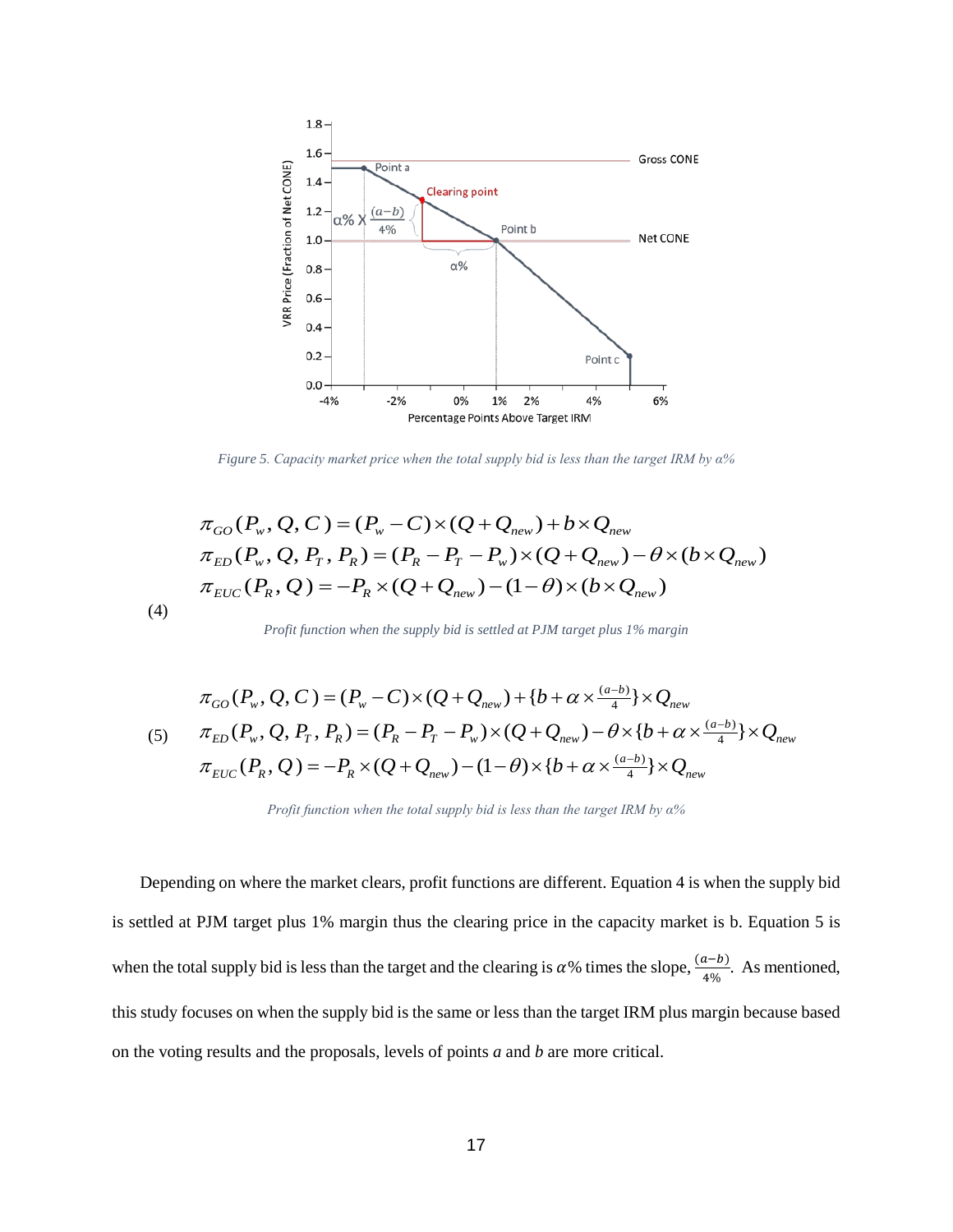## *4.4.2 GO, ED, and EUC + TO*

Unlike GO, ED, and EUC, transmission owner group's payoff function is more complex to parameterize because TO firms tend to have multiple lines of business. There are 12 transmission owners in PJM MC and 11 of them own not only transmission but also generation and load server. This implies that their interest would be divergent depending on portfolio of assets. Therefore, TOs' payoff function would encompass GO and ED's payoff functions as well as its own payoff.

Consider a TO that have generation, transmission and load server and assume shares of each asset in the firm's portfolio to be  $\gamma_1$ ,  $\gamma_2$  and  $\gamma_3$  respectively. Profits from receiving transmission fee is defined by multiplying transmission fee by transaction quantities from both energy market and capacity market.

(6)  
\n
$$
\pi_{TO}(P_w, C, Q, P_T, P_R) = \gamma_1 \{(P_w - C) \times (Q + Q_{new}) + b \times Q_{new}\}\
$$
\n
$$
+ \gamma_2 \{P_T \times (Q + Q_{new})\} + \gamma_3 \{(P_R - P_T - P_w) \times (Q + Q_{new}) - \theta \times b \times Q_{new}\}\
$$
\n
$$
\pi_{TO}(P_w, C, Q, P_T, P_R) = \gamma_1 \{(P_w - C) \times (Q + Q_{new}) + \{b + \alpha \times \frac{(a-b)}{4}\} \times Q_{new}\}\
$$
\n(7)  
\n
$$
+ \gamma_2 \{P_T \times (Q + Q_{new})\} + \gamma_3 \{(P_R - P_T - P_w) \times (Q + Q_{new}) - \theta \times \{b + \alpha \times \frac{(a-b)}{4}\} \times Q_{new}\}
$$

*Profit function of TO when the supply bid is settled at PJM target plus 1% margin (6) and when the total supply bid is less than the target IRM by*  $\alpha$ *% (7).*  $\theta$  *is ED's share of capacity market payment.*  $\gamma_i$  *is a share of asset i, where*  $0 < \gamma_i < 1$ *,*  $i = 1, 2, 3$ (generation, transmission, load server respectively) and  $\gamma_1 + \gamma_2 + \gamma_3 = 1$ 

(8) 
$$
\frac{\partial \pi}{\partial a} = \frac{\alpha}{4} Q_{new} (\gamma_1 - \theta \gamma_3)
$$

$$
\frac{\partial \pi}{\partial b} = (1 - \frac{\alpha}{4}) Q_{new} (\gamma_1 - \theta \gamma_3)
$$

Two equations in (8) are marginal profits from (7) with respect to the levels of points *a* and *b* respectively. Absence of  $\gamma_2$  term in both equations implies that TOs' preference on capacity market reform proposals would not depend on ownership of transmission line but depend on ownership of power plants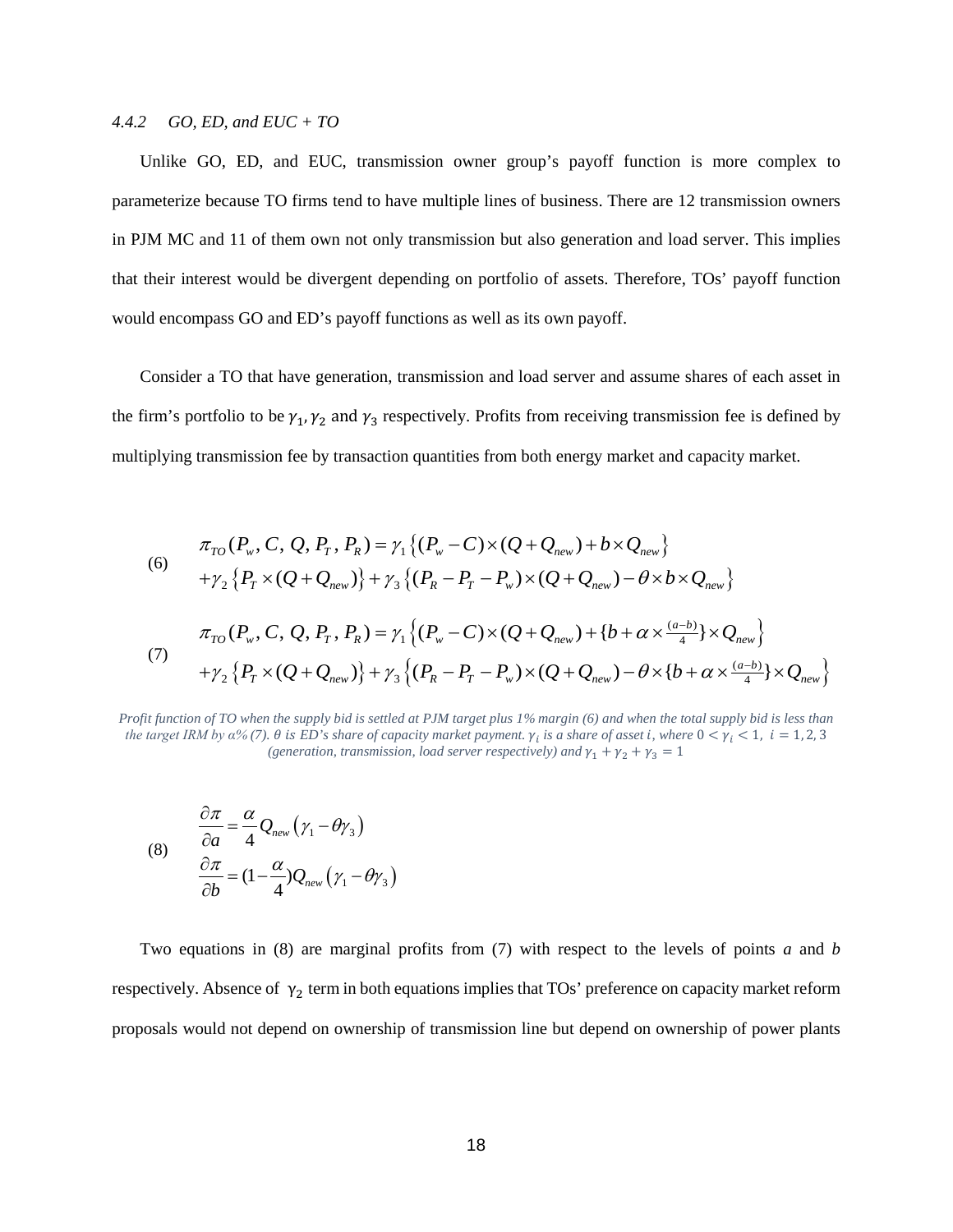and load serving entities precisely on the sign of  $\gamma_1 - \theta \gamma_3$ . Since  $\theta$  is between 0 and 1, if shares of generation and load are similar, having load serer has less influence on the sign than ownership of generators.

This aligns with the data. TOs who own greater size of generation than load server or large generation regardless of size of load server (9 among 12) showed same voting decision with majority of generators. On the other hand, TOs who own smaller size of generation than load server or small generation (3 among 12) have a voting pattern that is similar to ED or EUC. Besides relative size of generator and load server, size of generator itself affects more voting decision than that of load. 5 TOs have the same size of generation and load server. TOs who have large generation (3 among 5) voted with generator whereas TOs who have small generation (2 among 5) voted similar to ED and EUC.

## *4.4.3 GO, ED, and EUC + TO + CSP*

 $\overline{a}$ 

Other supplier group is a big 'miscellaneous' group. There are 9 sub-sectors while the others have 3 or 4 sub-sectors such as Curtailment Service Providers, Transmission dependent utilities, financial players, etc. Accordingly, their interests are inevitably heterogeneous. Among various sectors, payoff of one sector named Curtailment Service Providers is relatively clear because as they are demand response companies<sup>[4](#page-18-0)</sup>, they can be considered as electric-sellers. Since both GOs and CSPs are both sellers in electricity market, CSP's payoff function is aligned with that of GOs.

(9) 
$$
\pi_{CSP}(P_w, Q, C) = (P_w - C) \times (Q + Q_{new}) + b \times Q_{new}
$$

(10) 
$$
\pi_{CSP}(P_w, Q, C) = (P_w - C) \times (Q + Q_{new}) + \{b + \alpha \times \frac{(a-b)}{4}\} \times Q_{new}
$$

*Profit function of CSP when the supply bid is settled at PJM target plus 1% margin (6) and when the total supply bid is less than the target IRM by α% (7)*

<span id="page-18-0"></span>*<sup>4</sup>* Demand Response is a program that enables end-use customers to react electricity market price and pays customers not to use electricity during the peak time. If participating customers reduce their electricity usage during periods of high power prices or when the reliability of the grid is threatened, they get compensation.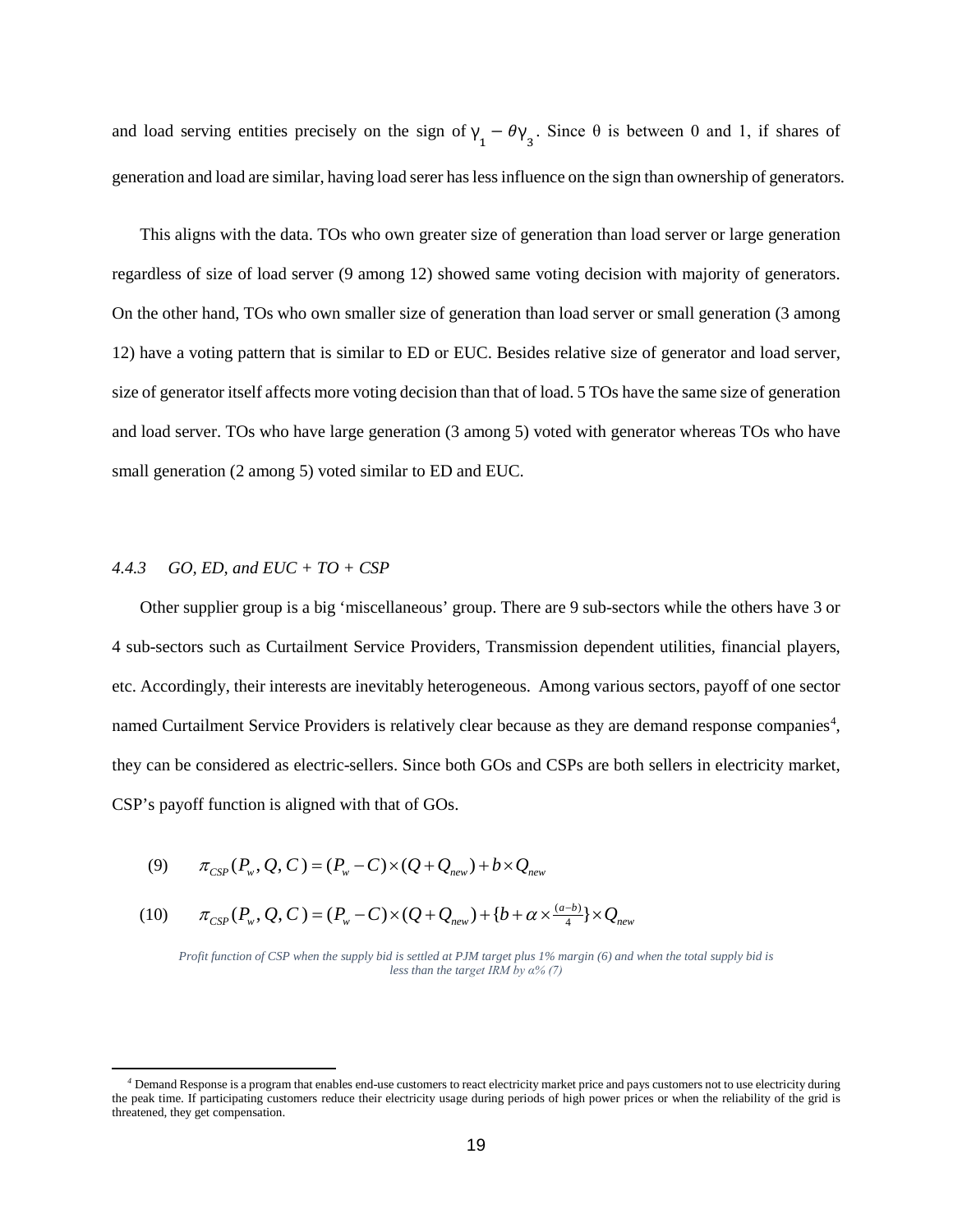In our data set, Curtailment Service Providers almost always voted with the generation owner group, so we model their payoff function as (ceteris paribus) increasing in the level of the clearing price in RPM.

# *4.5 Existence of an acceptable proposal?*

$$
(11) \quad A_y = \begin{bmatrix} \lambda_1 \frac{\partial U^{GO}}{\partial a} & \lambda_1 \frac{\partial U^{GO}}{\partial b} \\ \lambda_2 \frac{\partial U^{ED}}{\partial a} & \lambda_2 \frac{\partial U^{ED}}{\partial b} \\ \lambda_3 \frac{\partial U^{EUC}}{\partial a} & \lambda_3 \frac{\partial U^{EUC}}{\partial b} \\ \lambda_4 \frac{\partial U^{TO}}{\partial a} & \lambda_4 \frac{\partial U^{TO}}{\partial b} \\ \lambda_5 \frac{\partial U^{CSP}}{\partial a} & \lambda_5 \frac{\partial U^{CSP}}{\partial b} \\ \lambda_6 \frac{\partial U^{CSP}}{\partial a} & \lambda_6 \frac{\partial U^{CSP}}{\partial b} \end{bmatrix} \begin{bmatrix} da \\ db \end{bmatrix} = \begin{bmatrix} \frac{\alpha}{4} Q_{new} & (1 - \frac{\alpha}{4}) Q_{new} \\ -\theta \frac{\alpha}{4} Q_{new} & -\theta (1 - \frac{\alpha}{4}) Q_{new} \\ -(1 - \theta) \frac{\alpha}{4} Q_{new} & -(1 - \theta) (1 - \frac{\alpha}{4}) Q_{new} \\ \frac{\alpha}{4} ( \gamma_1 - \theta \gamma_3) Q_{new} & (1 - \frac{\alpha}{4}) ( \gamma_1 - \theta \gamma_3) Q_{new} \\ \frac{\alpha}{4} Q_{new} & (1 - \frac{\alpha}{4}) Q_{new} \\ \frac{\alpha}{4} Q_{new} & (1 - \frac{\alpha}{4}) Q_{new} \\ \frac{\alpha}{4} Q_{new} & \frac{\alpha}{4} \frac{\alpha}{2} \frac{\alpha}{2} \end{bmatrix} = \begin{bmatrix} da \\ db \\ db \end{bmatrix} > 0
$$

*Condition for acceptable proposal when the total supply bid is less than the target IRM by α%*

$$
(12)
$$
\n
$$
Ay = \begin{bmatrix}\n\lambda_1 \frac{\partial U^{GO}}{\partial a} & \lambda_1 \frac{\partial U^{GO}}{\partial b} \\
\lambda_2 \frac{\partial U^{ED}}{\partial a} & \lambda_2 \frac{\partial U^{ED}}{\partial b} \\
\lambda_3 \frac{\partial U^{EUC}}{\partial a} & \lambda_3 \frac{\partial U^{EUC}}{\partial b} \\
\lambda_4 \frac{\partial U^{TO}}{\partial a} & \lambda_4 \frac{\partial U^{TO}}{\partial b} \\
\lambda_5 \frac{\partial U^{CSP}}{\partial a} & \lambda_5 \frac{\partial U^{CSP}}{\partial b} \\
\lambda_6 \frac{\partial U^{CSP}}{\partial a} & \lambda_6 \frac{\partial U^{CSP}}{\partial b}\n\end{bmatrix}\n\begin{bmatrix}\nda \\
db\n\end{bmatrix} = \begin{bmatrix}\n0 & Q_{new} \\
0 & -(1-\theta)Q_{new} \\
0 & (\gamma_1 - \theta \gamma_3)Q_{new} \\
0 & Q_{new} \\
\frac{\partial \pi^{OS}}{\partial a} & \frac{\partial \pi^{OS}}{\partial b}\n\end{bmatrix}\n\begin{bmatrix}\nda \\
db\n\end{bmatrix} > 0
$$

*Condition for acceptable proposal when the supply bid is settled at exactly what PJM targeted*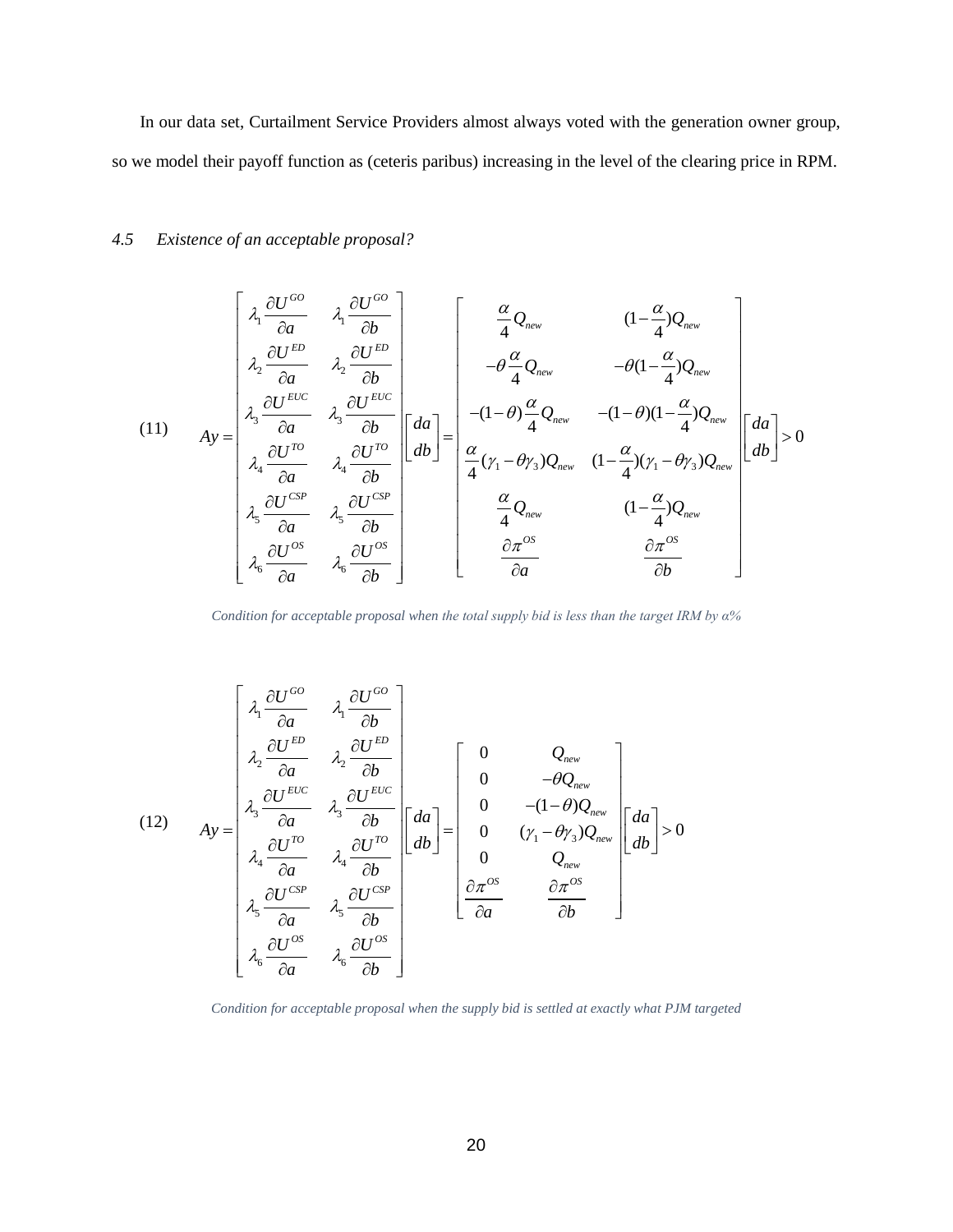Matrix A contains information of marginal payoff functions from section 4.4 representing approximation of marginal utilities matrix and vector  $\gamma$  is the proposed small changes of variables in concern which are defined in previous chapter as the level of point  $a$  and  $b$ .

Note that when the supply bid matches with the target margin, the level of point  $\alpha$  does not matter and only the level of b matters. This makes sense in that the capacity market price would only depend on the level of b where the market clears. As shown in the matrix, in our framework, Generation Owners and Curtailment Service Providers have aligned incentives and Electric Distributors and End Users are also aligned. Transmission Owners' alignment depends on the sign of  $\gamma_1 - \theta \gamma_3$ . Aligned payoffs imply that it is highly possible that they have the same opinion on capacity market revision issue. Payoff functions for other types of suppliers beyond CSPs are less clear, so we consider those to be potentially pivotal or swing voters.

If there is no solution to equation  $(11)$  or  $(12)$ , that means there is no acceptable proposal satisfying all stakeholders<sup>5</sup>. Thus, to check the existence of acceptable proposal, we need to prove that the problem has a solution. As this problem can be considered as a simple linear programming problem, let's borrow linear programming scheme. In linear programming, there will always be a solution if a set of all constraints is a closed and nonempty set. When a set is empty, there is no overlapping area among constraints which makes it infeasible to get a solution. Also, closed set means the problem is bounded so that we can find extreme solution. Otherwise, the solution is either infinity or negative infinity. Considering this problem as utility maximization problem, equation (11) and (12) are constraints. Accordingly, what we need to prove here is whether Ay is nonempty and closed. Let's first consider the case when the supply bid is less than the target IRM. There is one constraint of each of the five types of stakeholders–GO, ED, EUC, TO, and CSP.

(13) 
$$
\frac{\alpha}{4}Q_{new} \times da + (1 - \frac{\alpha}{4})Q_{new} \times db > 0
$$
 (GO and CSP)

 $\overline{\phantom{a}}$ 

<span id="page-20-0"></span> $<sup>5</sup>$  As mentioned in section 4.3.2 or page 14, in this section it is assumed that for a proposal to be passed, it needs to satisfy all stakeholders</sup> (unanimous rule) whereas in reality, two-thirds rule is applied. This supermajority rule case is shown in section 4.6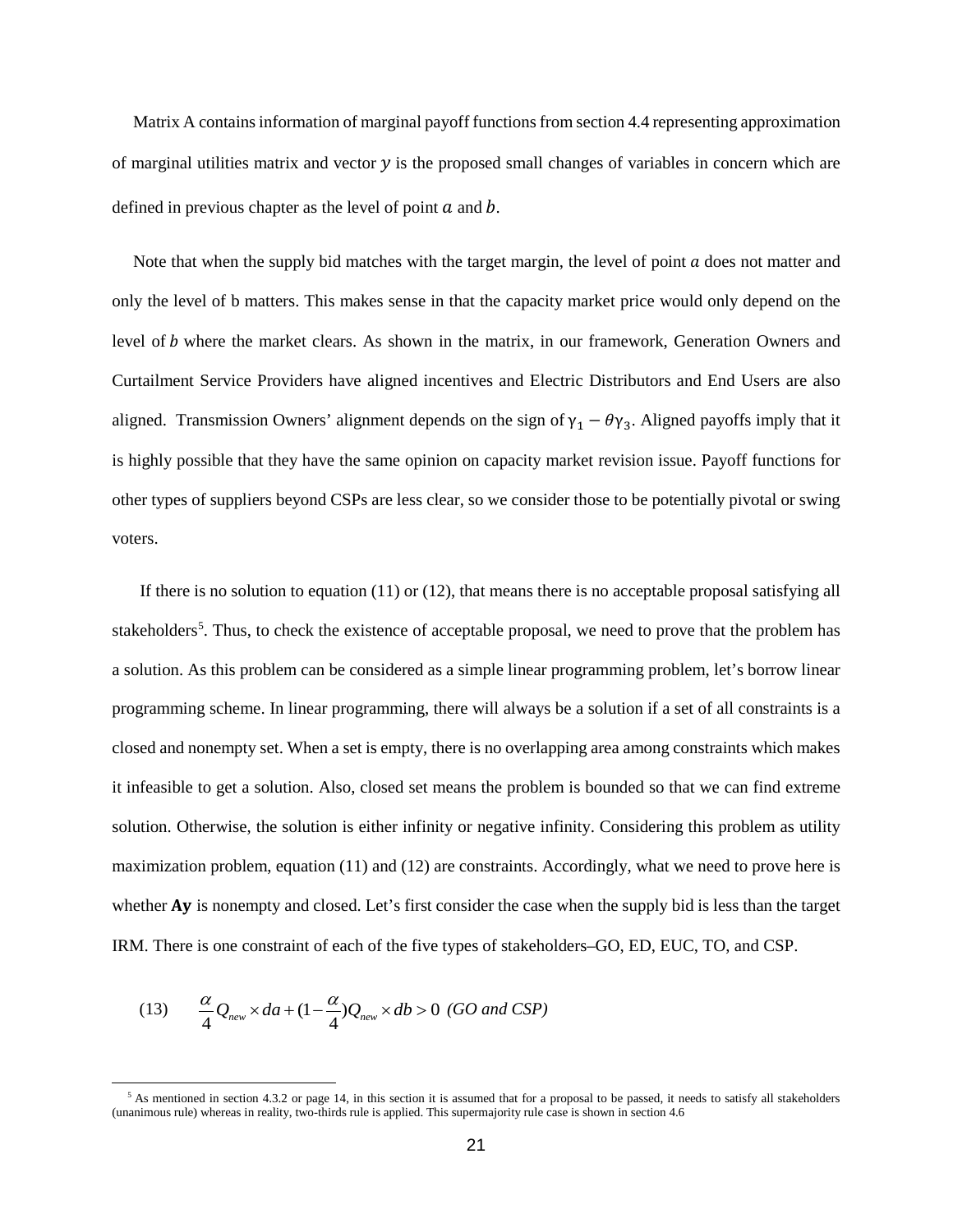(14) 
$$
-\theta \frac{\alpha}{4} Q_{new} \times da - \theta (1 - \frac{\alpha}{4}) Q_{new} \times db > 0 \text{ (ED)}
$$

(15) 
$$
-(1-\theta)\frac{\alpha}{4}Q_{new} \times da - (1-\theta)(1-\frac{\alpha}{4})Q_{new} \times db > 0 \ (EUC)
$$

(16) 
$$
\left(\gamma_1 - \theta \gamma_3\right) \left(\frac{\alpha}{4} Q_{new} \times da + (1 - \frac{\alpha}{4}) Q_{new} \times db\right) > 0 \text{ (TO)}
$$

Simplify above equations:

(17) 
$$
db > -\frac{\alpha}{(4-\alpha)} \times da
$$
 (GO and CSP)

(18) 
$$
db < -\frac{\alpha}{(4-\alpha)} \times da
$$
 (ED and EUC)

TO's constraint is simplified in two ways depending on the sign of  $\gamma_1 - \theta \gamma_3$ 

(19) when 
$$
\gamma_1 - \theta \gamma_3 > 0
$$
,  
\n
$$
\frac{\alpha}{4} Q_{new} \times da + (1 - \frac{\alpha}{4}) Q_{new} \times db > 0 \implies db > -\frac{\alpha}{(4 - \alpha)} \times da \text{ (as in GO and CSP)}
$$
\n(20) when  $\gamma_1 - \theta \gamma_3 < 0$ ,  
\n
$$
\frac{\alpha}{4} Q_{new} \times da + (1 - \frac{\alpha}{4}) Q_{new} \times db < 0 \implies db < -\frac{\alpha}{(4 - \alpha)} \times da \text{ (as in ED and EUC)}
$$

Equation (19) and (20) suggest that when TO has bigger generation than load server ( $\gamma_1 - \theta \gamma_3 > 0$ ) then its interest is aligned with GO and CSP while it has bigger load server ( $\gamma_1 - \theta \gamma_3 < 0$ ), its interest is in the same direction with ED and EUC. Therefore, TOs' decision depends on its portfolio over generation and load server and due to the coefficient  $\theta$ , load server has less impact on their decision than generation. When the market clears at the target plus 1% margin, then the constraint is only a function of the level of point b. *db* > 0 for GO and CSP and *db* < 0 for ED and EUC. Similarly, TO's payoff is aligned with GO and CSP when  $\gamma_1 - \theta \gamma_3 > 0$  and with ED and EUC when  $\gamma_1 - \theta \gamma_3 < 0$ .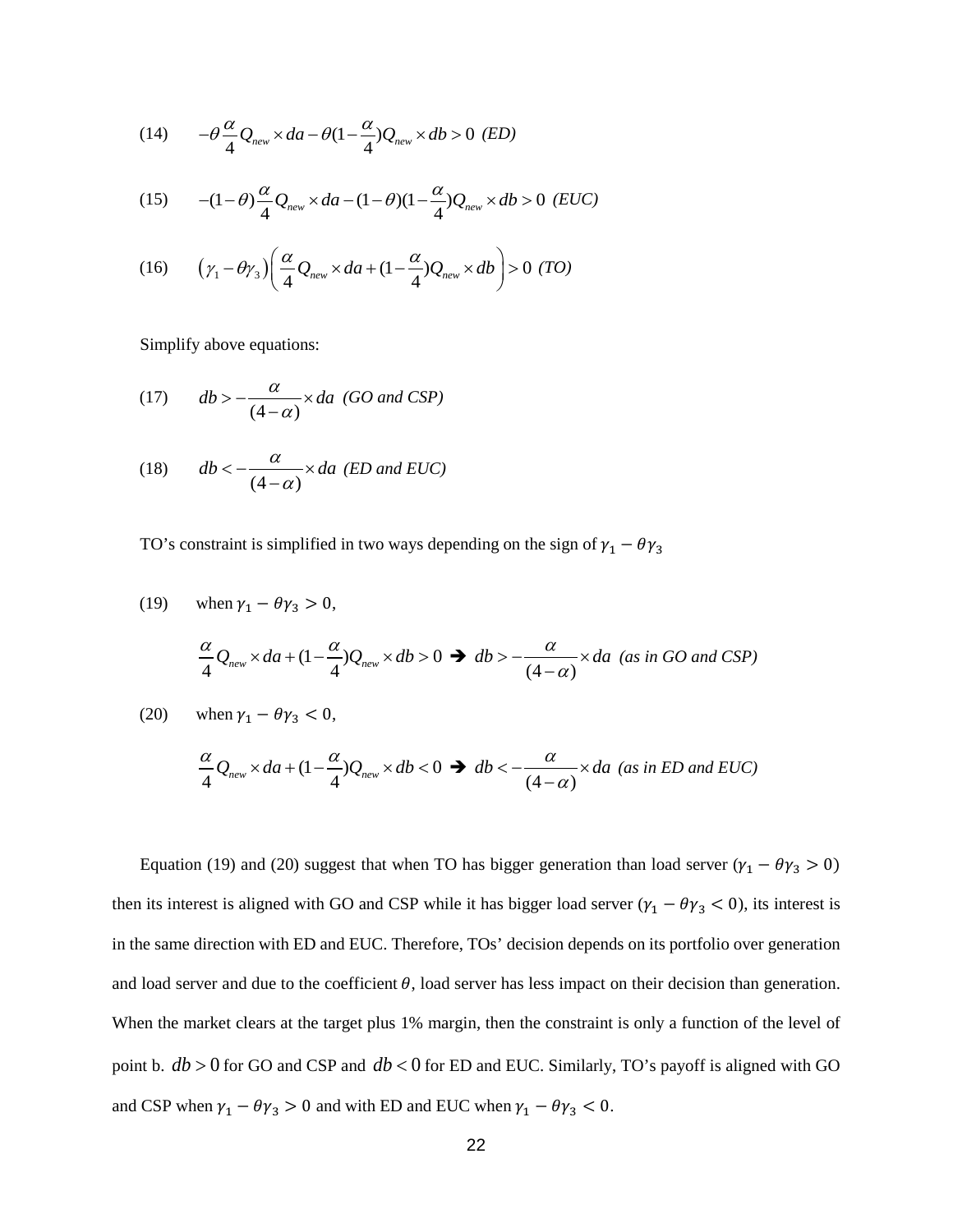All the constraints boil down to two constraints laying on the opposite sides of a linear function for both cases when the market clears at the target (figure 6 (a)) and below the target (figure 6 (b)). Consequently, since the set of constraints has no area shared by all stakeholders which means the set is an empty set, the conclusion would be that there is no acceptable proposal on reshaping VRR curve in this framework. Note that transmission owner is divided into two groups: one whose payoff is aligned with electric-seller side and the other whose payoff is similar to electric-buyer side. Even though this framework requires unanimity for a proposal to be passed, it still helps to clarify how opinions of stakeholder would be divided and eventually to predict whether measure pass or fail.



*Figure 6. Geometry of the Constraints*

For the case when  $\alpha$  is 0 (that is when the market clears at the target IRM) VRR price curve becomes a vertical line and the price will solely depend on the level of point  $b$  (figure 6 (a)) as indicated from the marginal profit function. Furthermore, we could also get another implication from changes in graph depending on the changes in  $\alpha$ . As  $\alpha$  increases from 0 to 4, the line becomes closer to vertical axis which means since the clearing point becomes closer to point  $a$ , all the players become more sensitive to changes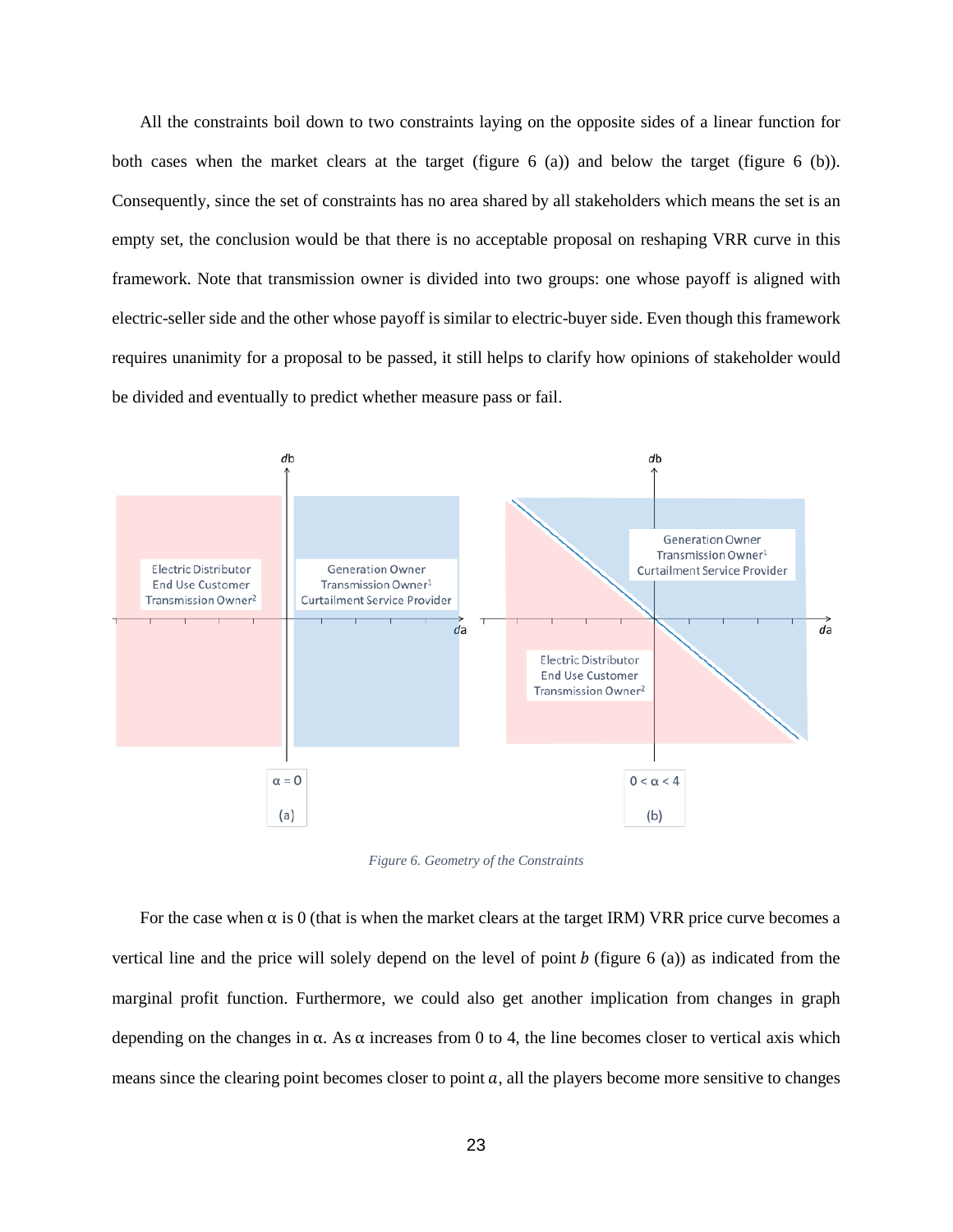in the level of point a. Note that constraints of ED and EUC are, in fact, the same after  $\theta$  and (1- $\theta$ ) are ruled out.

Since it is assumed that one prefers a proposal when it strictly increases his/her utility, intersect of the two constraints is empty. This assumption seems legitimate when we look at the voting data (table 2) because percentage in favor for the status quo proposal is the lowest among all the proposal. Considering status quo is at (0, 0) because it suggests no change in any variable, it does make sense that a firm does not prefer a proposal that makes no changes in its utility. However, it is also possible that a firm did not want to vote yes for status quo because the other proposal sets more favorable environment for them. This strategic behavior is not considered in this study and remained for the future work.

#### *4.6 RPM voting in theory and in practice*

# *4.6.1 Pivotal coalitions in theory under Supermajority rule*

In PJM MC, proposal y does not need to satisfy all individuals but only need to satisfy two-thirds of them because for an issue to be passed it only needs supermajority. Therefore, we need more relaxed condition. Consider a new matrix B which satisfies

(21) 
$$
By > 0
$$
  
where 
$$
B = \begin{bmatrix} \vdots & \cdots & \vdots \\ \lambda_k \frac{\partial U^i}{\partial x_1} & & \lambda_k \frac{\partial U^i}{\partial x_n} \\ \vdots & \cdots & \vdots \end{bmatrix}
$$

Let  $K$  be a set of individuals who satisfies inequality condition (21). As set  $K$  is a subset of M, a set of total voters, size of the set K is smaller than *m,* the size of the set M. A proposal would pass in PJM MC considering supermajority rule and sector-weighted voting if

(22) 
$$
\sum_{i \in K} w_i > 3.335
$$
 where  $w_i$  is a sector weight of an individual *i*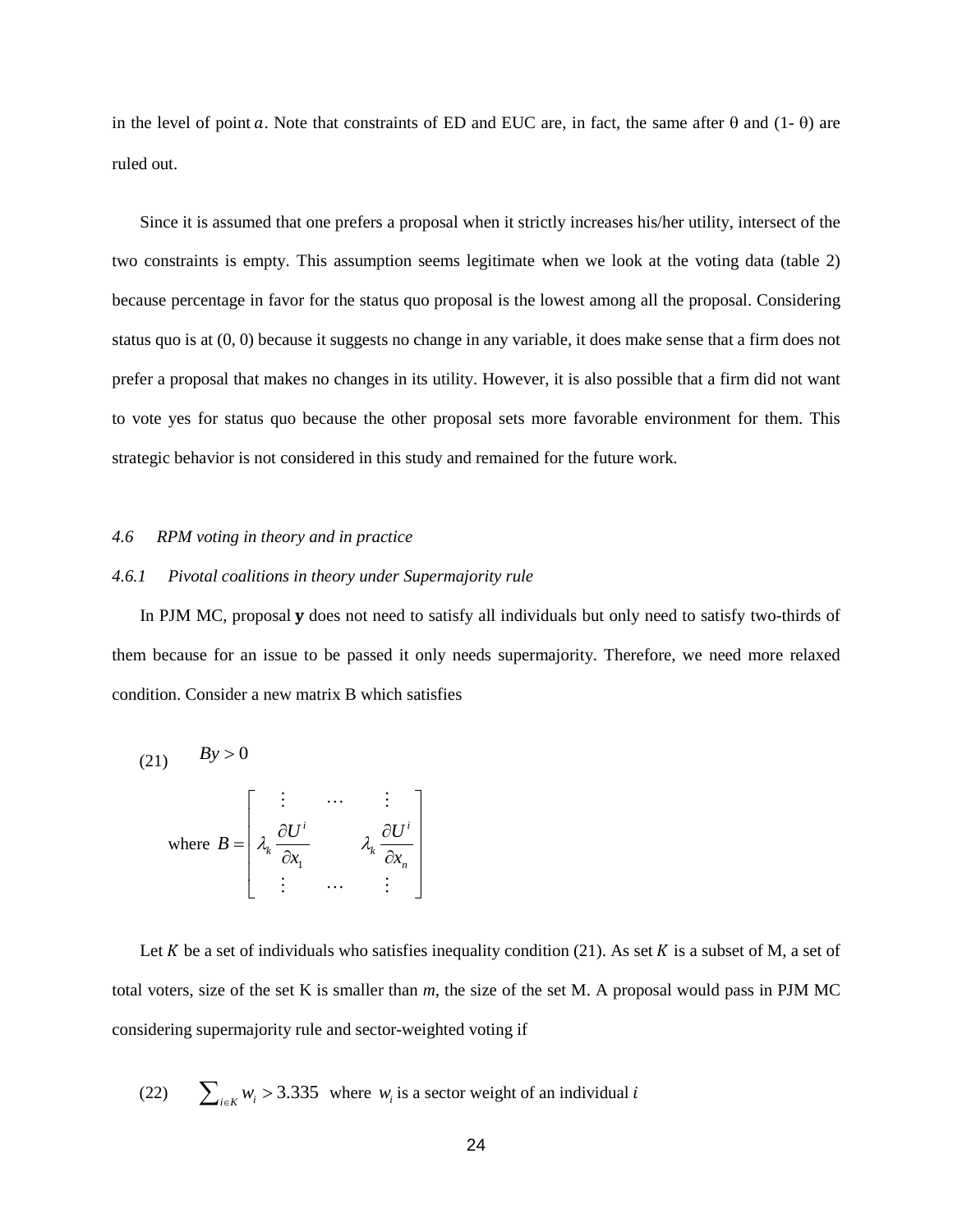Let's take an example with the same assumptions in section 4.4 except the first assumption. Instead, suppose there are all types of stakeholders and multiple firms exist within a sector. Also, assume Transmission Owners have generation, transmission and load server and shares of each asset are  $\gamma_1$ ,  $\gamma_2$  and  $\gamma_3$  respectively. Now consider a proposal that is one of the red arrows in figure 7 and capacity market clears below the target IRM plus 1% margin. As it is located in electric-seller side, marginal profits of GOs, CSPs, and some TOs that has more generation than load server or large generation  $(TO<sup>1</sup>)$  are positive (equation (23)). As GO, TO<sup>1</sup>, and CSP's interests are aligned, they would naturally establish a coalition. On the other side, electric-seller such as EDs, EUCs, and some other TOs whose payoff is aligned with EDs and EUCs  $(TO<sup>2</sup>)$ , would collectively oppose this proposal as their marginal profit would decrease.



*Figure 7. Example of a proposal that satisfies electric-sellers*

$$
My = \begin{bmatrix} m_{_{GO,a}} & m_{_{GO,b}} \\ m_{_{TO^1,a}} & m_{_{TO^1,b}} \\ m_{_{CSP,a}} & m_{_{CSP,b}} \end{bmatrix} \begin{bmatrix} da \\ db \end{bmatrix} = \begin{bmatrix} \frac{\alpha}{4} Q_{_{new}} & (1 - \frac{\alpha}{4}) Q_{_{new}} \\ \frac{\alpha}{4} (\gamma_1 - \theta \gamma_3) Q_{_{new}} & (1 - \frac{\alpha}{4}) (\gamma_1 - \theta \gamma_3) Q_{_{new}} \\ \frac{\alpha}{4} Q_{_{new}} & (1 - \frac{\alpha}{4}) Q_{_{new}} \end{bmatrix} \begin{bmatrix} da \\ db \end{bmatrix} > 0
$$
\n(23)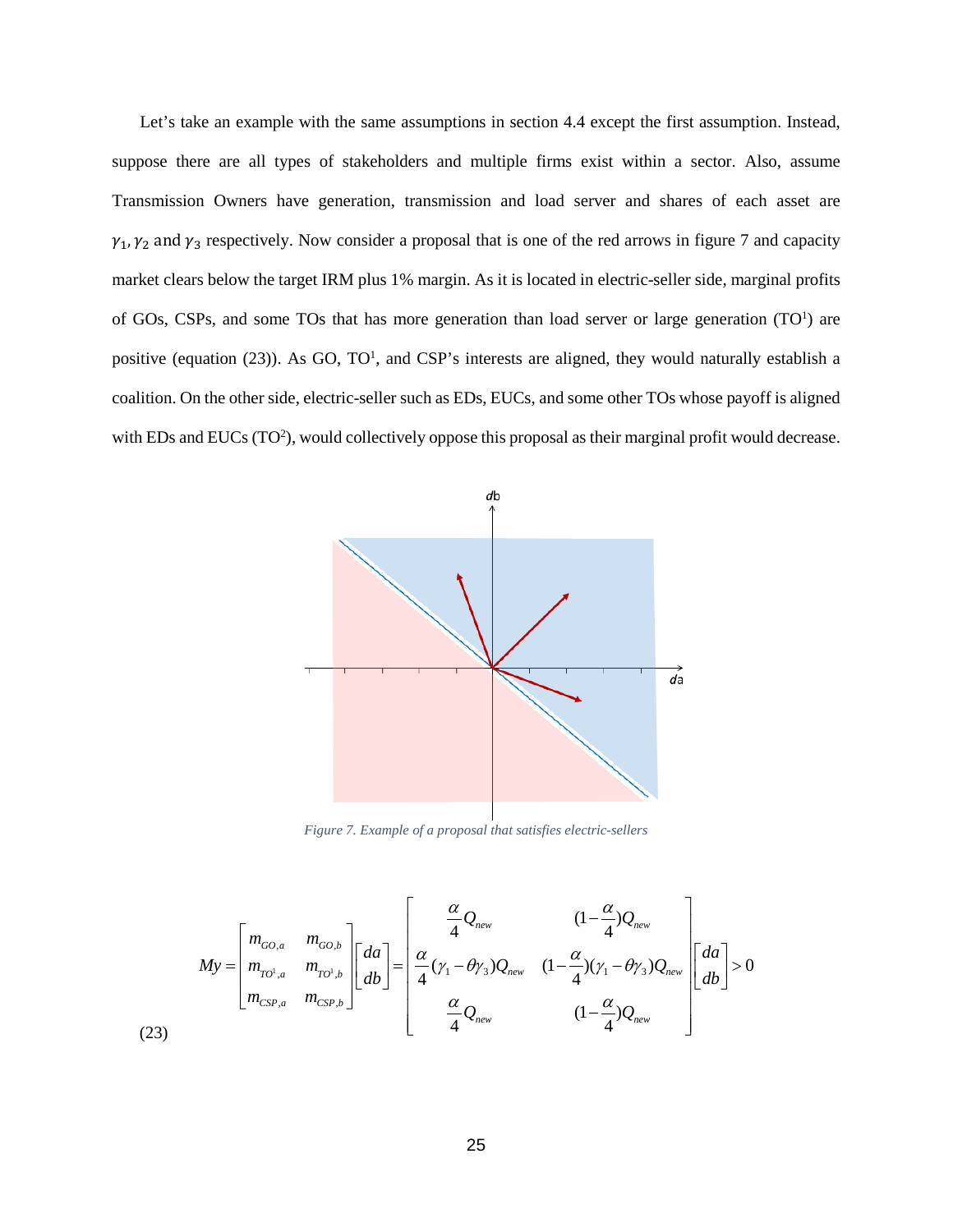| GO | <b>TO</b> |      | <b>ED</b> | <b>EUC</b> | OS         |          |
|----|-----------|------|-----------|------------|------------|----------|
|    |           |      |           |            | <b>CSP</b> | Other OS |
| w, | 0.75      | 0.25 |           |            | 0.2        | 0.8      |

**TABLE 3**. Sector weights in PJM MC

Table 3 shows sector weights of stakeholders. Weight of GO, ED, and EUC is 1 as they have clear payoff functions and TO and OS's weight is set based on actual share in PJM MC. 75% of TO has more generation than load server or large generation  $(TO<sup>1</sup>)$  and 25% has greater load server or small generation (TO<sup>2</sup>). 20% of Other Suppliers are CSP so I divide OS into two groups: CSP with sector weight of 0.2 and the others of OS with weight of 0.8. Payoff functions of the others of OS remain unclear. Coalition formation in this setting would be

$$
Z = \{GO, TO^{1}, CSP\}, \qquad Z^{c} = \{ED, EUC, TO^{2}\}, \qquad U^{c} = \{OS\}
$$

Based on this coalition formation and sector weights, each coalition's sum of sector weight is

$$
\sum_{i \in \mathbf{Z}} w_i = 1.95, \qquad \sum_{i \in \mathbf{Z}^c} w_i = 2.25, \qquad w_{\mathbf{U}^c} = 0.8
$$

To have an effective veto power a coalition has to have more than  $1.665<sup>6</sup>$  sector weight. As shown above, both buyer  $(Z^c)$  and seller  $(Z)$  coalition has more than 1.665 sector weight. Therefore, under PJM voting rules, electric-buyer coalition could have blocked this proposal from passing. On the other hand, if a proposal is placed in electric-buyer side, seller coalition could have blocked it, too. Hence, both coalitions are pivotal players with veto power.

## *4.6.2 Identifying pivotal coalitions in practice*

<span id="page-25-0"></span> $\overline{\phantom{a}}$ 

After looking at individual firm's voting data, consistent defections from the electric-seller coalitions in theory are observed. Table 4 shows sector weights of stakeholders considering those defections. Some

 $6$  As threshold is 3.335 and maximum sum of scores is 5, if a coalition has 1.665 (=  $5 - 3.335$ ), it has an effective veto power.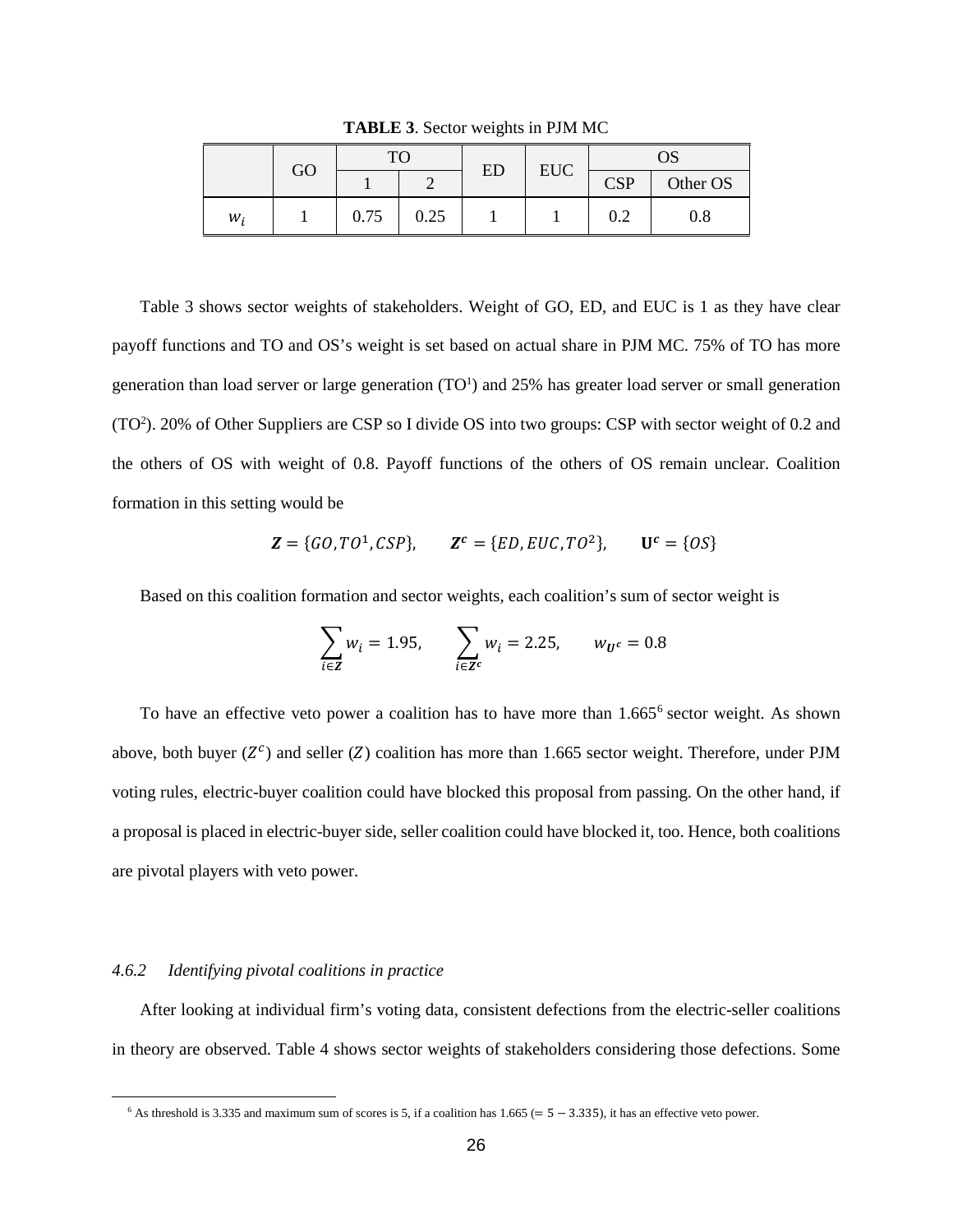GOs voted with electric-buyers and they take 27% of GOs. Also among CSPs, a few of them did not vote with electric-sellers. Reason for these defection is not identified and remained as a future work.

|       | GO   |              | TC   |      | ED | <b>EUC</b> | OS         |          |
|-------|------|--------------|------|------|----|------------|------------|----------|
|       |      |              |      |      |    |            | <b>CSP</b> | Other OS |
| $W_i$ | 0.73 | 0.27<br>U.∠7 | 0.75 | 0.25 |    |            | 0.178      | 0.822    |

**TABLE 4**. Sector weights in PJM MC considering defection

Accordingly, coalition formation in practice would be

$$
\mathbf{Z} = \{GO^1, TO^1, CSP\}, \qquad \mathbf{Z}^c = \{GO^2, ED, EUC, TO^2\}, \qquad \mathbf{U}^c = \{OS\}
$$

And sum of sector weights in coalitions

$$
\sum_{i \in \mathbf{Z}} w_i = 1.658, \qquad \sum_{i \in \mathbf{Z}^c} w_i = 2.52, \qquad w_{\mathbf{U}^c} = 0.822
$$

Interestingly, seller coalition does not have veto power any more as the sum is less than 1.665. It needs 0.00[7](#page-26-0) more and one vote from the  $U^c$  can make up the difference since one vote's weight from OS is 0.022<sup>7</sup>. Furthermore, buyer coalition needs 0.815 to ensure passage of a proposal which can also be satisfied by the others in OS group. Even though it needs most of votes in  $U^c$ , it is still possible to arrange an issue to pass whereas it is impossible in the case without defection. Accordingly, in reality, due to enough defections from coalitions, a small number of financial players are more likely to be pivotal than large coalitions.

## 5 CONCLUSION

<span id="page-26-0"></span> $\overline{a}$ 

Findings in this study can be summarized in three aspects. First, electric-buyers (electric distribution utilities and large direct-access customers) do appear to form a strong coalition both in theory and in practice whereas suppliers (generation firms and vertically-integrated generation owners) do not. Indeed, the

<sup>7</sup> There are 45 members in OS so one vote is counted for 1/45 which is 0.022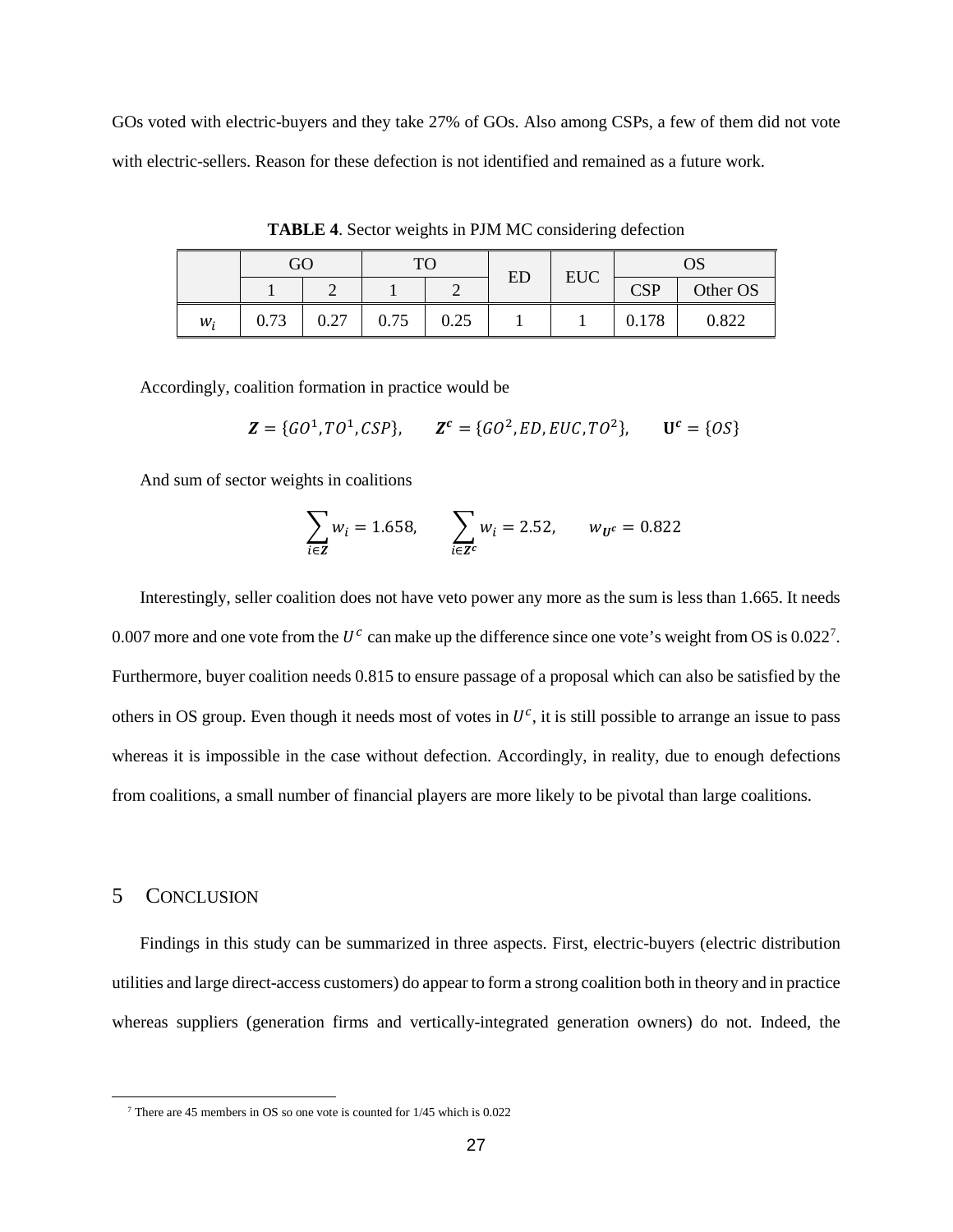structure of the voting system in the PJM Members Committee does give some coalitions effective veto power over any proposed rule change. Although this study confirms the intuitive results that customers have opposite preference against suppliers, it gives clear implication that in current system, it is difficult to pass a proposal if it is not supported by ED and EUC coalition.

Second, our focused analysis of a series of votes on redesign of PJM's capacity market allows us to identify relevant parameters for the payoff functions for generation owners, large industrial customers and electric distribution utilities. With some additional assumptions and restrictions we can identify payoff functions for transmission owners and curtailment service providers (demand response companies). Our model of acceptable proposals based on identified payoffs suggests a geometry of voting on the capacity market in particular that is highly likely to lead to stakeholder deadlock. While the structure of the stakeholder process in the PJM is successful at moving many needed reforms through to acceptance by the Federal Energy Regulatory Commission and eventual implementation, This theoretical finding suggests that there may be limits to the degree to which organizations like RTOs can create mechanisms for heterogeneous stakeholders with opposing interests to develop passable market rules and protocols.

Third, our analysis of votes on capacity market redesign suggests that our theoretical framework is effective at predicting whether measures pass or fail, but is less effective at identifying the pivotal coalitions that lead to measures passing or failing. Our model correctly predicts some circumstances where distribution utilities and large industrial customers act as a voting coalition to keep some capacity market redesigns from passing. In other cases, however, that pivotal or swing voting power is held by a smaller number of financial market players.

While this analysis suggests possibility of stakeholder deadlock for some reforms, I would be cautious to make sweeping generalizations on stakeholder process. The model is limited to a specific data set and I have not yet extended this framework to other issues. Moreover, investigations on reasons for defections and other features influencing voting behavior beyond sector affiliation are required. Additional future work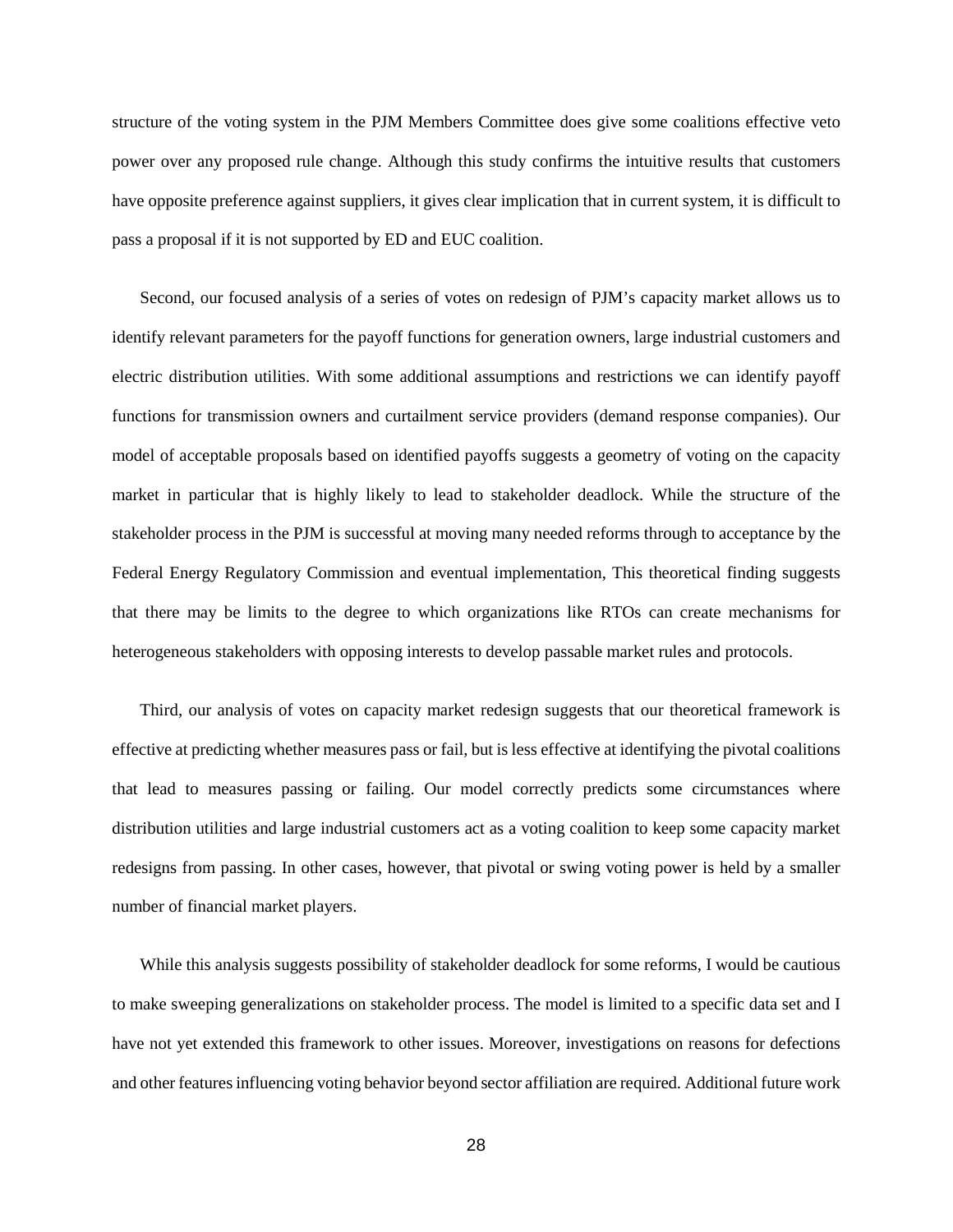involves comparison between PJM another RTOs and using a dynamic or game-theoretic framework to model the repeated interactions of stakeholders in their decision making process.

# 6 REFERENCES

- [1] Cramton, P., et al. (2013). "Capacity market fundamentals." Economics of Energy & Environmental Policy 2(2): 27-46.
- [2] Cramton, P. and S. Stoft (2005). "A capacity market that makes sense." The Electricity Journal 18(7): 43-54.
- [3] Dworkin, M. H., and Goldwasser, R. A. (2007). "Ensuring consideration of the public interest in the governance and accountability of regional transmission organizations." Energy Law Journal 28(2): 543-601.
- [4] FERC (1999). Establishment of Regional Transmission Organizations proposals. Order No. 2000 FERC.
- [5] Joskow, P. L. (1997). "Restructuring, competition and regulatory reform in the US electricity sector." The Journal of Economic Perspectives 11(3): 119-138.
- [6] Newman, M. E. (2006). Modularity and community structure in networks. *Proceedings of the national academy of sciences*, *103*(23), 8577-8582.
- [7] Newman, M. (2010). *Networks: an introduction*. OUP Oxford.
- [8] Pfeifenberger, J. P., et al. (2014). Third triennial review of PJM's variable resource requirement curve, Brattle group.
- [9] PJM (2011). 2014-2015 RPM Base Residual Auction Planning Parameters with FRR Adjustments.
- [10] PJM (2011). Reliability pricing model fact sheet.
- [11] PJM (2011). Triennial Review of VRR curve. P. MRC.
- [12] PJM (2015). PJM Manual 34: PJM Stakeholder Process, Operator Manuals.